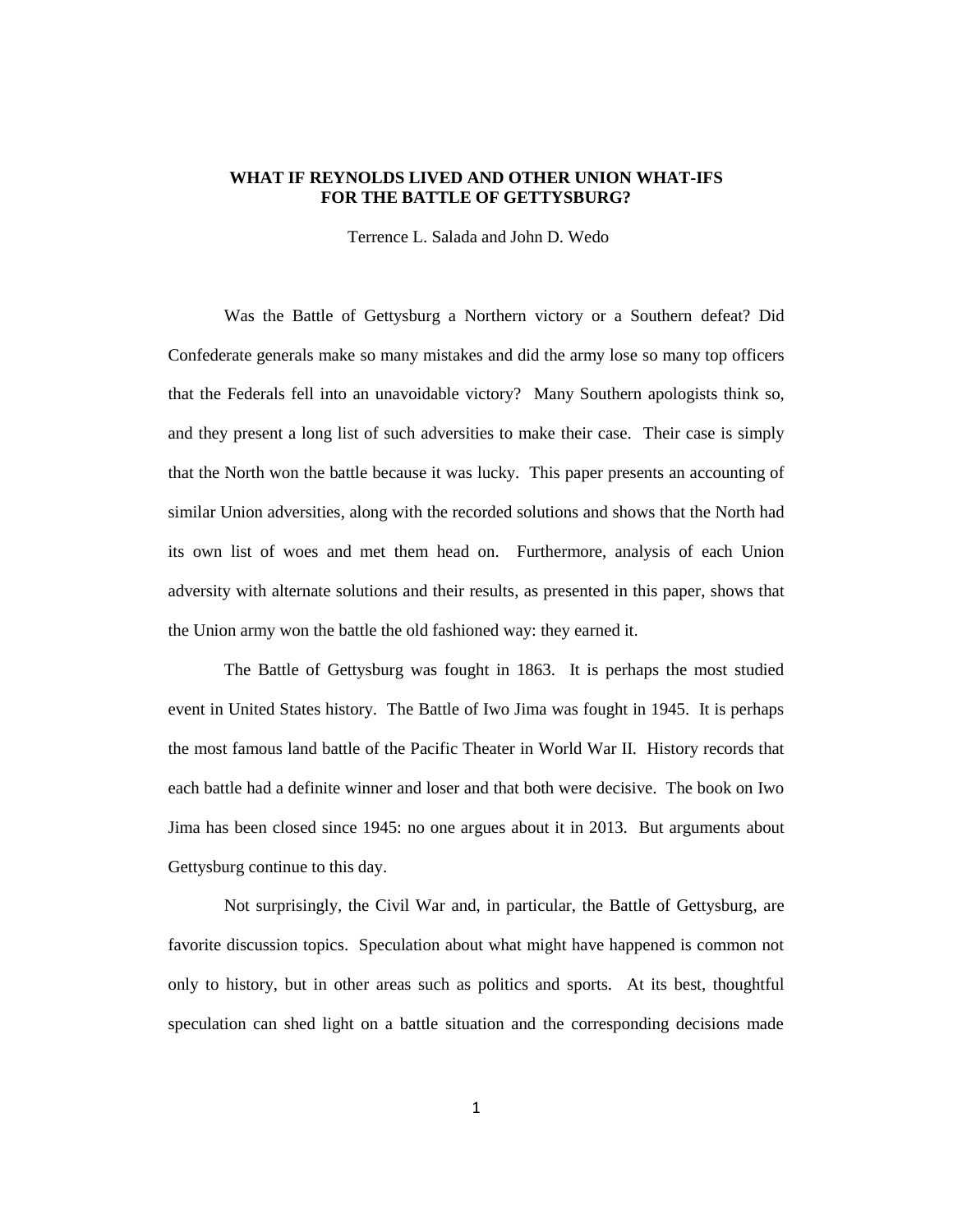around that point. This requires detailed study of the situation and not merely biased, arm-waving arguments with no basis and grand conclusions. Although it can thereby enhance understanding, it can never change the result of a battle.

Curiously, all of the famous what-ifs about the Battle of Gettysburg convert the battle from a Confederate defeat to a victory. This might make adherents feel good, but it is quite one-sided. Because of these assertions the battle carries the accretion of 150 years of myth that produced a patina of unsubstantiated conclusions that exists to this day. This paper does not, however, refute directly these conclusions, but rather their underlying assumption, i.e., that in emphasizing their own adversities, Southern apologists overlook Northern adversities. (1) It offers, rather, an indirect challenge to this assumption in the form of Union what-ifs. In other words, if one analyzes what could have changed on the Federal side, does it result in a more convincing Federal victory or were they really just lucky to stumble on a bad day for the Confederates? To do this, it uses contemporary knowledge, hindsight, and comparisons to non-Civil War fields. (The word "adversities" is used in this paper as a collective noun to include both error, i.e., a bad decision, and mishap, i.e., the death of a general.)

This paper compares Civil War actions and persons to those in other wars. This technique is uncommon in Civil War historiography. Notable exceptions are Fletcher Pratt and John Keegan. But it can often help cast new light on Civil War topics and serve to explain them better than in solitude. Although many aficionados think that our civil war was fought in a historical vacuum and is unique among world conflicts with *absolutely* no comparison, the similarities are there if one is both willing to look and accept what they reveal.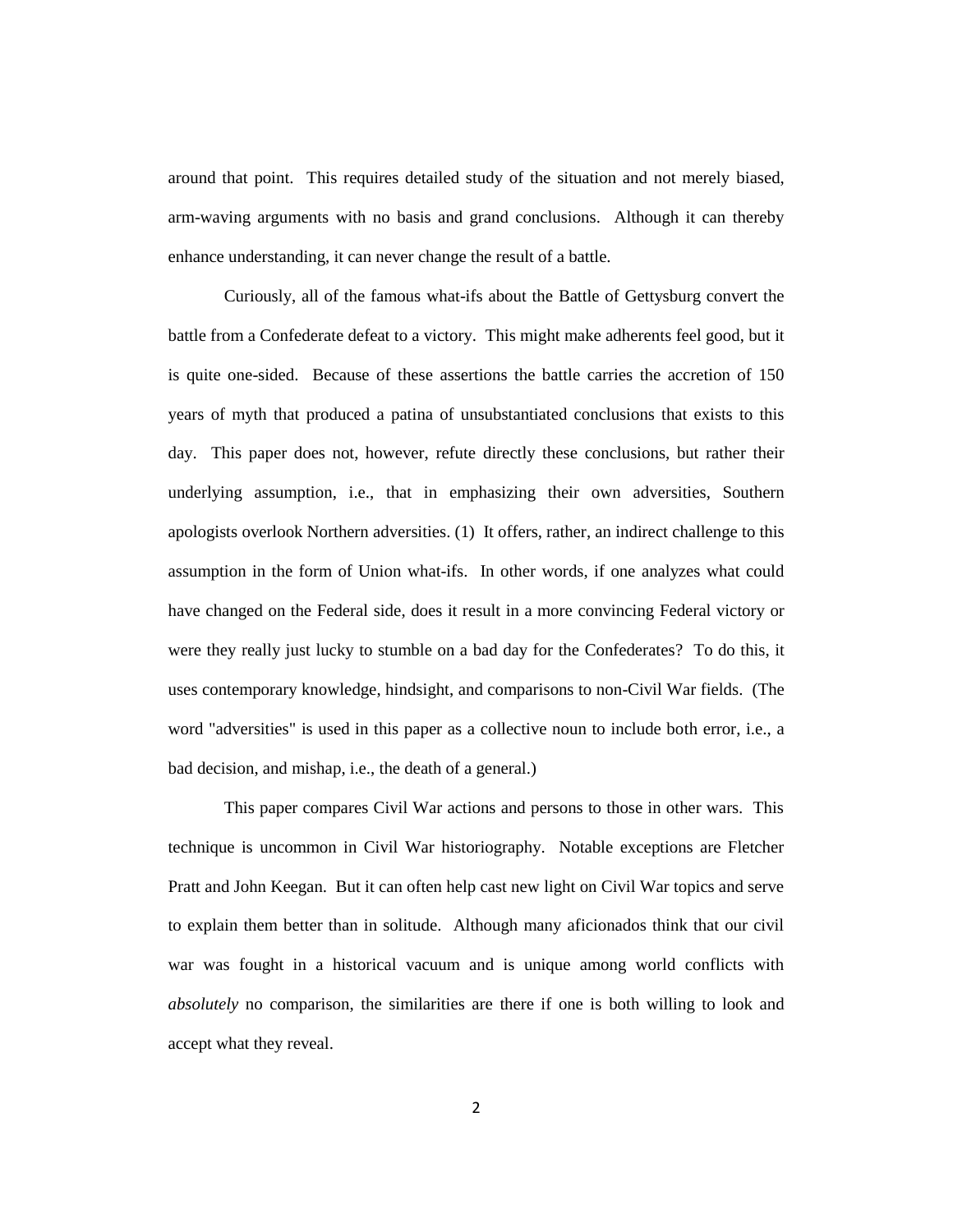Lest any reader consider this attempt pointless, it is no less valid than asserting with *absolute certainty* the action of someone who was dead over eight weeks before the start of the battle in question.

Finally, this discussion of adversities during those three days in 1863 should in no way be inferred as denigrating the enlisted men who were the true unlucky participants not only based on any errors mentioned below but in the battle itself. The record of their bravery and sacrifice can never be diminished.

#### HISTORICAL PERSPECTIVE

Unlike Iwo Jima or the Battle of the Bulge in World War II, some Gettysburg historiography discusses alternate histories. This takes the form normally of changing theoretically a particular aspect of the battle and using that change to produce a different result. For instance, one could say, "If the Japanese had more men on Iwo, they would have won." No one believes this, however, because it is historically untenable given the isolation of the Japanese and the overwhelming power of the United States concentrated around the island.

One can still hear today, however, someone state with conviction that if General Robert E. Lee had moved his army to the south and east around the Federal Army of the Potomac (AOP) (per the suggestion of General James Longstreet), the Confederates would have been successful. Every book on the battle discusses this and it receives different levels of credence and approval from different authors.

And what book on the battle omits a discussion about the absence of General Thomas ("Stonewall") Jackson and the decision "he would have made" about taking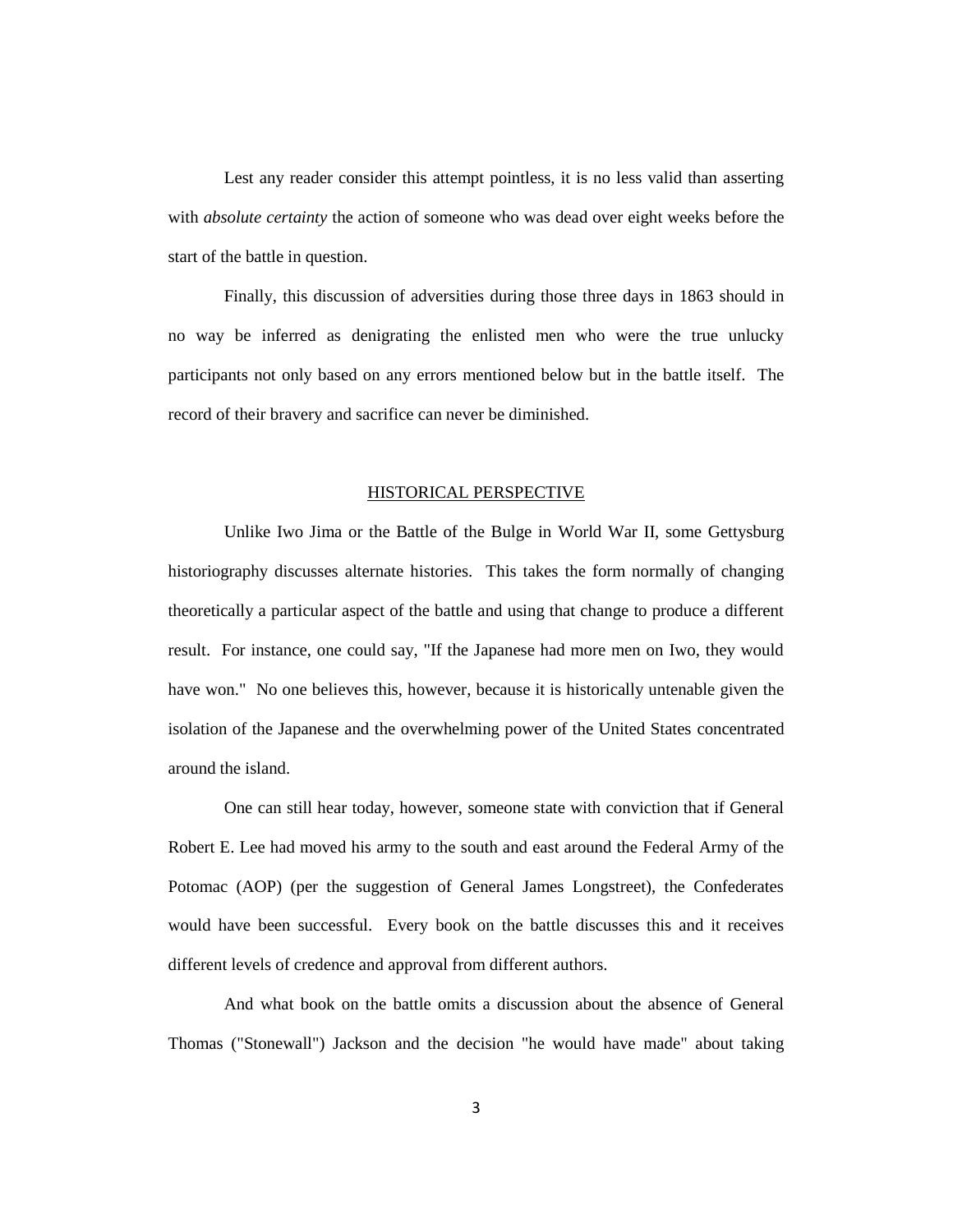Cemetery Hill on July 1? And he was not even there. This is the equivalent of stating that the Germans would have won the Battle of the Bulge were General Erwin Rommel alive, which is never stated because it is improvable and untenable. The Jackson Absence and other myths abound, however.

Regardless of the reasons for propagating myths, they are all based on the premise that the North did not win or deserve to win the battle because the hapless South had so many adversities that the North could not help but to stumble into a win. In sports terms, the North was "lucky" that the South played so poorly.

Understanding that the South can never win the battle, these are the main Confederate adversities, presented chronologically, that benefitted the "lucky" Federals:

1. General James (Jeb) Stuart's cavalry division was not adjacent to the Army of Northern Virginia (ANV), where it could properly support it, but on the other side of the AOP beyond easy communication with Lee.

2. Generals A. P. Hill and Henry Heth started the battle after dawn on July 1 against General Lee's order to not bring about a general engagement until the army had concentrated.

3. General Richard Ewell chose to not attack Cemetery Hill or Culp's Hill on the afternoon of July 1, finding it "impracticable." (This is the result of General Jackson's death on May 10 after being wounded at Chancellorsville. He could not be resurrected, although most adherents are convinced that he would indeed have found it "practicable" to attack Cemetery Hill and take it.) Ewell's "error" is at the top of the Hit Parade of Southern Lamentations over the battle and perhaps the war.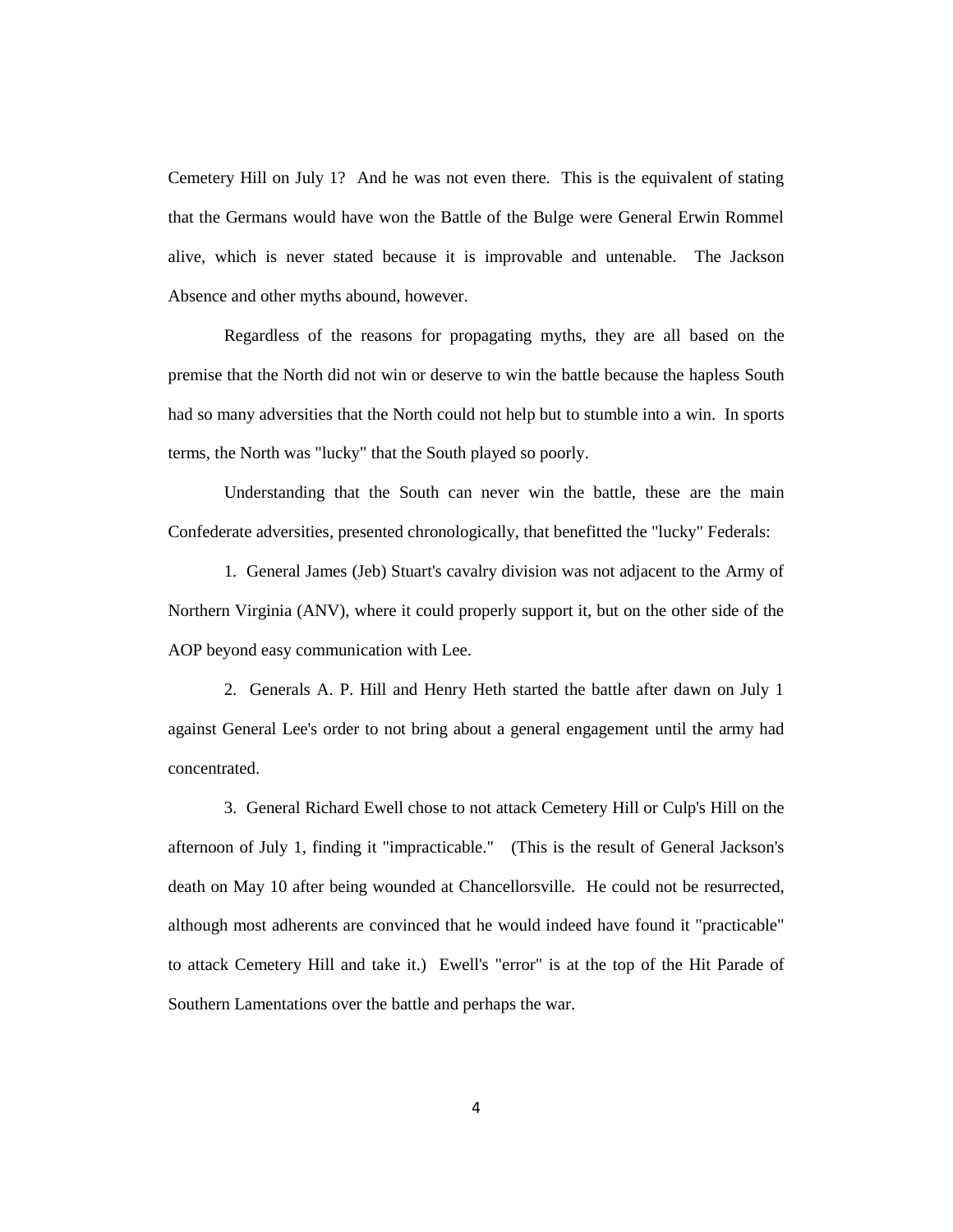4. General Lee chose to stay and fight in opposition to General Longstreet's suggestion to break off from the town and venture south and east around the AOP. This is number 2 on the aforementioned Hit Parade.

5. General Longstreet sulked or pouted but generally took too long to prepare for the attack on July 2, which did not start until about 4 p.m. This ruined any coordination from the Second Corps on the opposite side of the Confederate Line.

6. General Longstreet did not allow General John Bell Hood to take his division south around Big Round Top on July 2 where it supposedly would have met light resistance from supply wagons.

7. Generals Hood and Dorsey Pender were wounded on July 2 and out of the battle. Pender died soon after the battle, and Hood's shattered left arm was useless permanently.

8. General Longstreet sulked or pouted (again) and did not prepare well for the attack on July 3, which resulted in the disaster known as Pickett's Charge.

9. The artillery barrage prior to Pickett's Charge failed to dislodge either the Federal artillery or infantry from Cemetery Ridge.

10. General Stuart's cavalry attack behind the Federal line (about 2 miles east of Cemetery Hill) failed to break through the Federal cavalry.

Enough already. The reader should note that none of these contentions can be substantiated or verified and that none of them provides *any substantive insight* as to what actually happened. It is not even clear that a reversal of any of them could lead to a Confederate victory, but that does not diminish their continued emergence. This paper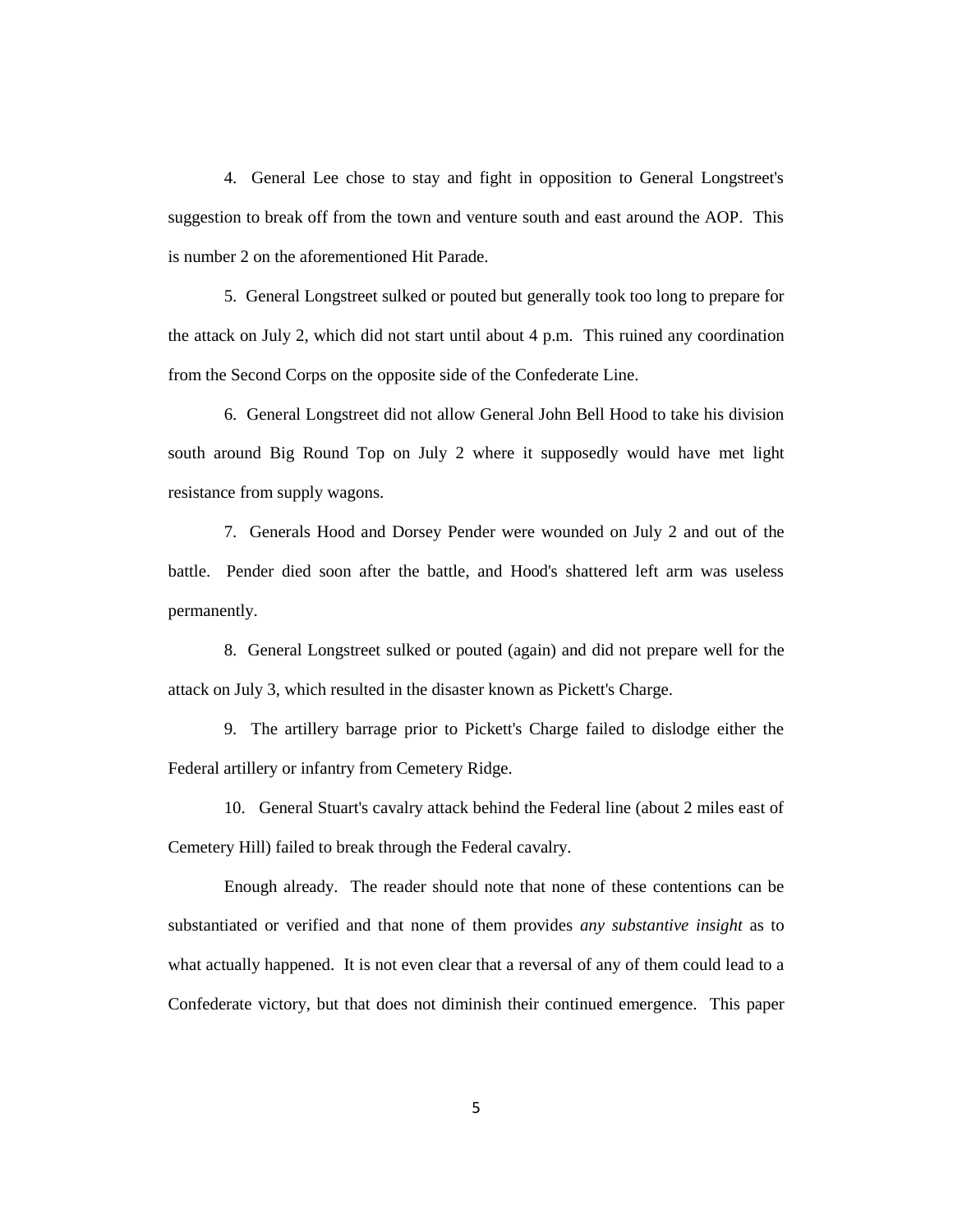attempts to refute none of these contentions; rather, it presents them as background to illustrate the length and breadth of Southern irritation with the battle.

Another measure of Southern discontent and promotion of the "lucky North" assumption appears in *Last Chance for Victory* by Scott Bowden and Bill Ward. Their book presents an exhaustive accounting of General Lee's whereabouts and actions during the battle, presented mainly to blame everyone else. This includes a curious and repetitive (as if the reader did not understand it the first time) linguistic *apologia* for General Ewell's understanding (or *mis*-understanding per the authors) of the term "if practicable." Part of the conclusion is a list of 17 reasons for the battle's result under the heading "Why Lee and the Army of Northern Virginia were defeated at Gettysburg." Of the 17 reasons, four are Federal accomplishments, leaving 13 Confederate adversities including most of those listed above. The first Federal "virtue" occurs at number 8. (2) By the numbers then, according to Bowdon and Ward, Confederate adversities outpaced Federal accomplishment by a ratio of better than three-to-one: once again, the North did not win the battle, the South lost it.

It is for these reasons that a study of Federal adversities and their possible results is required to fully understand the extent of the Northern victory on those first three days of July, 1863. This study does not require that each Confederate adversity be rebutted in turn or that each one is matched one-for-one with a corresponding Federal adversity. It is sufficient only to show that the North had its own share of problems and prevailed despite them.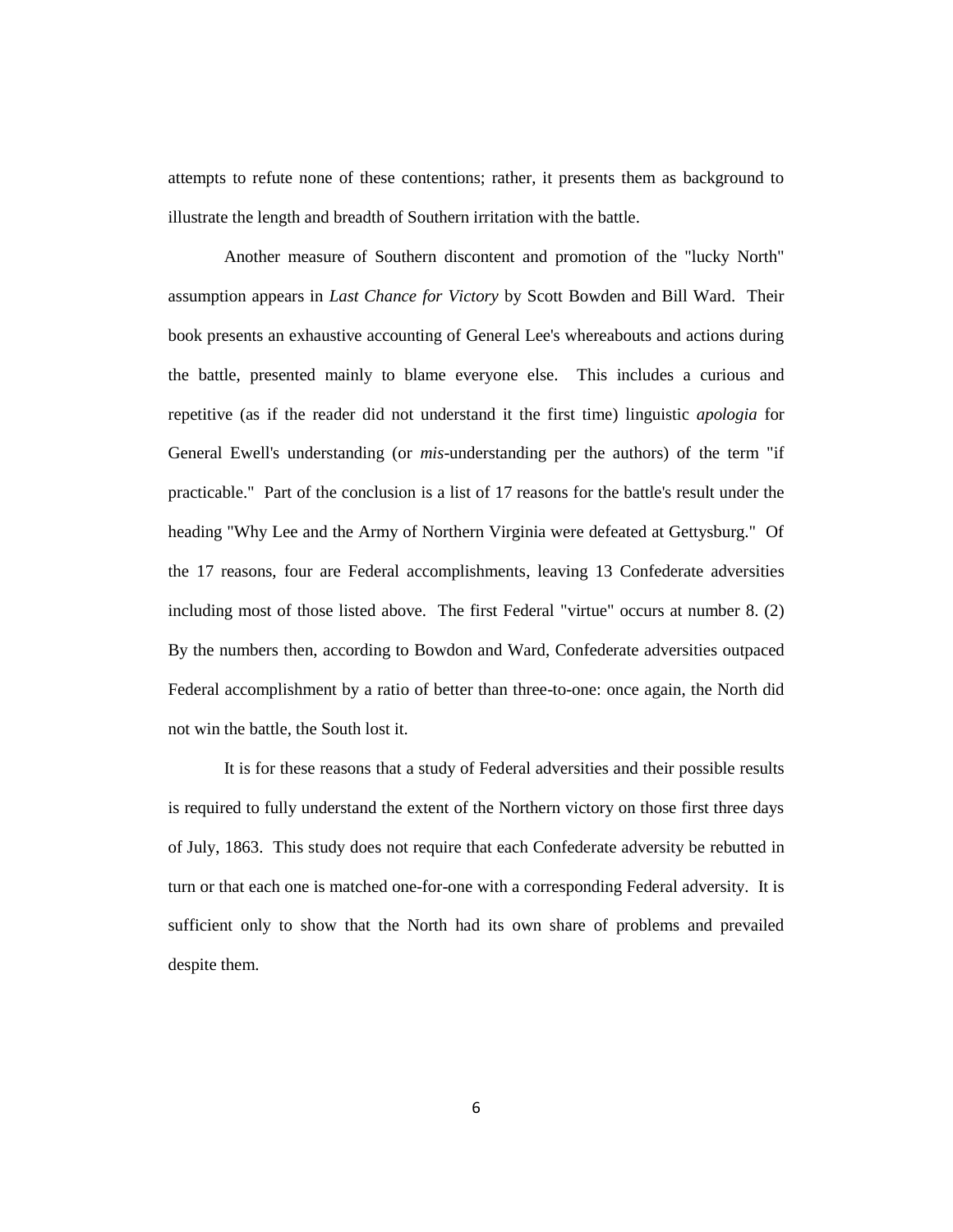#### GROUND RULES

For credulity, this analysis of Federal what-ifs requires bounds, both spatial and temporal. In each case, the battle occurs as recorded until the proposed change occurs, and then the possible options and results are analyzed relative to these bounds. Each event is studied individually and the events do not stack or cascade into a single scenario. What this means is that none of the points presented herein results in a conclusion similar to this: "If Sickles stays put, Longstreet's corps is destroyed *and the North wins the war!"*  All too often this is the conclusion of many of the Southern what-ifs above. This is curious because the North did win the battle despite its adversities, and the war continued for almost two more years; yet, many Confederate what-ifs carry the *inevitable conclusion* that somehow the South would win quickly if these Southern adversities did not occur. The reader deserves to have his or her intelligence respected, and this paper tries to do so.

Such analysis requires bounds because each decision and action is part of a sequence in which each sets the stage for the next. This is because decisions and actions do not occur in a vacuum; on the contrary, they occur within a specific historical context, or environment. In addition, in a battle the size of Gettysburg, hundreds of actions occurred concurrently; one can assume that they are part of that environment and still occur. Therefore, the only valid conclusion for an alternate historical course is within the immediate historical environment: no actions in the battle will "win the war" for either side.

Only four rules are required to limit the analyses presented in this paper, which are: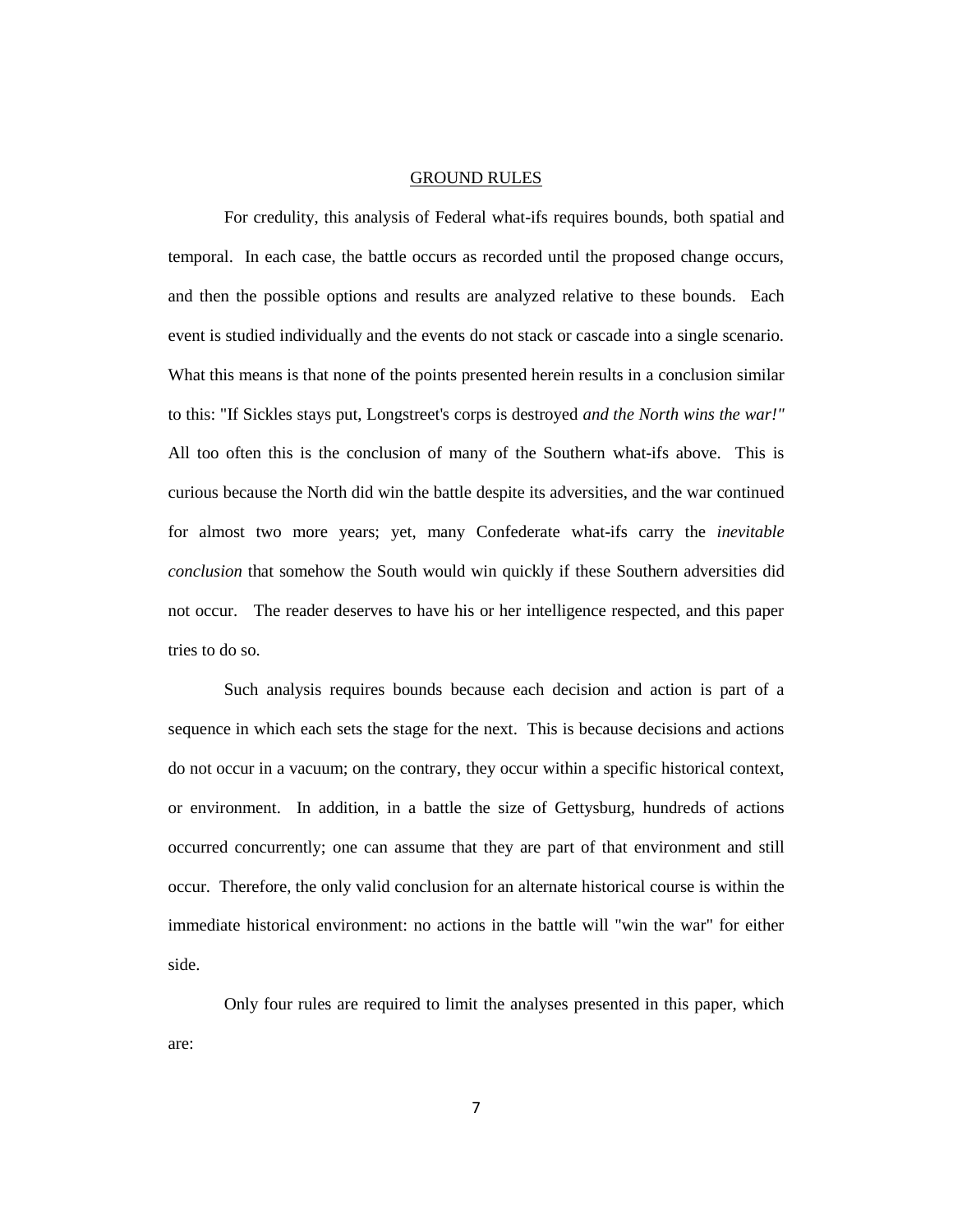### *Rule 1. The Inverse Square Rule*

Those with a minimum knowledge of science should recognize this as the basis for Isaac Newton's Universal Law of Gravitation. This says that an object's gravitational effect is inversely proportional to the (radial distance from the object) - squared, or  $1/r^2$ . This means that for distances of 1, 2, and 3, the effect is 1, 1/4, and 1/9, respectively. So at three times the distance, the effect decreases by one-ninth, at four times, it decreases by 1/16, and so forth. This just means that the *linear effect of an action decreases greatly the farther one departs from the action*: the charge of the 1st Minnesota Regiment on July 2 had no effect on the fighting on Culp's Hill or on Pickett's Charge the next day.

# *Rule 2. The Short Shelf Life Rule.*

Each action analyzed has a limited temporal effect, a short shelf life, usually only in response to the immediate Confederate action. For instance, the analysis presented below on General John Reynolds ends with actions on the first day and does not dare surmise what Reynolds would do during Pickett's Charge two days later. Too much will happen in the interim; to do so would be re-writing the battle and that is not the purpose of this paper. (It, of course, assumes that if Reynolds lived, that there *would be* a Pickett's Charge: this is the danger of propagating historical analysis too far in the future.)

# *Rule 3. The Hindsight Is Permissible Rule.*

Normally, history should judge decisions based on what the participants knew when they made those decisions and to filter out the effects of hindsight on those decisions. This paper judges nothing, however. The analyses presented herein, therefore, must look at the situation around a particular event especially the location of other forces in the area, even those unknown to the participants. In addition, because all conclusions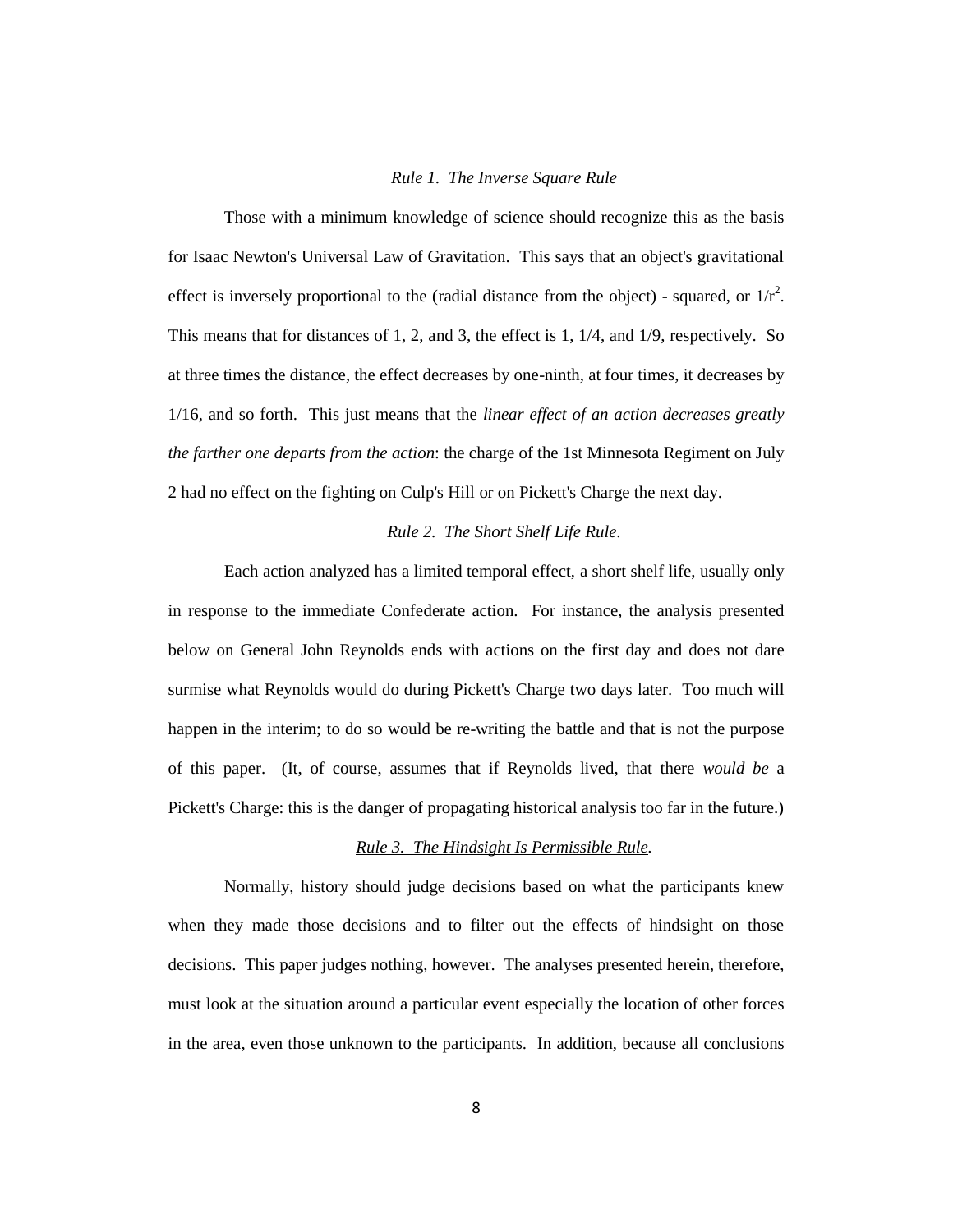of the Southern Lamentations are based on hindsight, this rule gives the analyses presented herein equal chance.

# *Rule 4. The No Heroic Measures Rule.*

This is perhaps the most important rule. It means that in no case will units appear in an analysis if that appearance requires super human (or super animal) effort. For infantry divisions marching to or on the field, a nominal speed of 2 miles/hour is reasonable and for cavalry, 4 miles/hour. In no case will this be violated to allow units to appear magically.

Note that these rules cover only the analyses and *not* actual historical events. For instance, the Federal error at Chickamauga opening a hole in the Federal line through which Longstreet's divisions poured certainly had an effect much farther and longer than these rules allow (but obviously not enough to win the war). These rules are designed to analyze theoretical events, not actual ones.

#### UNION WHAT-IFS

Because no one situation presented is more important than the others, this list is chronological.

#### *Case 1. General Reynolds Lives.*

General Reynolds commanded the advanced wing of the AOP comprising his own I Corps and the III and XI Corps. (3) On July 1, he arrived on the field with his corps around 10 o'clock in the morning while General John Buford's First Cavalry Division was amid its delaying action versus General Heth's Division. He sent a message to General George Meade that he would barricade the streets to hold the town. (4) He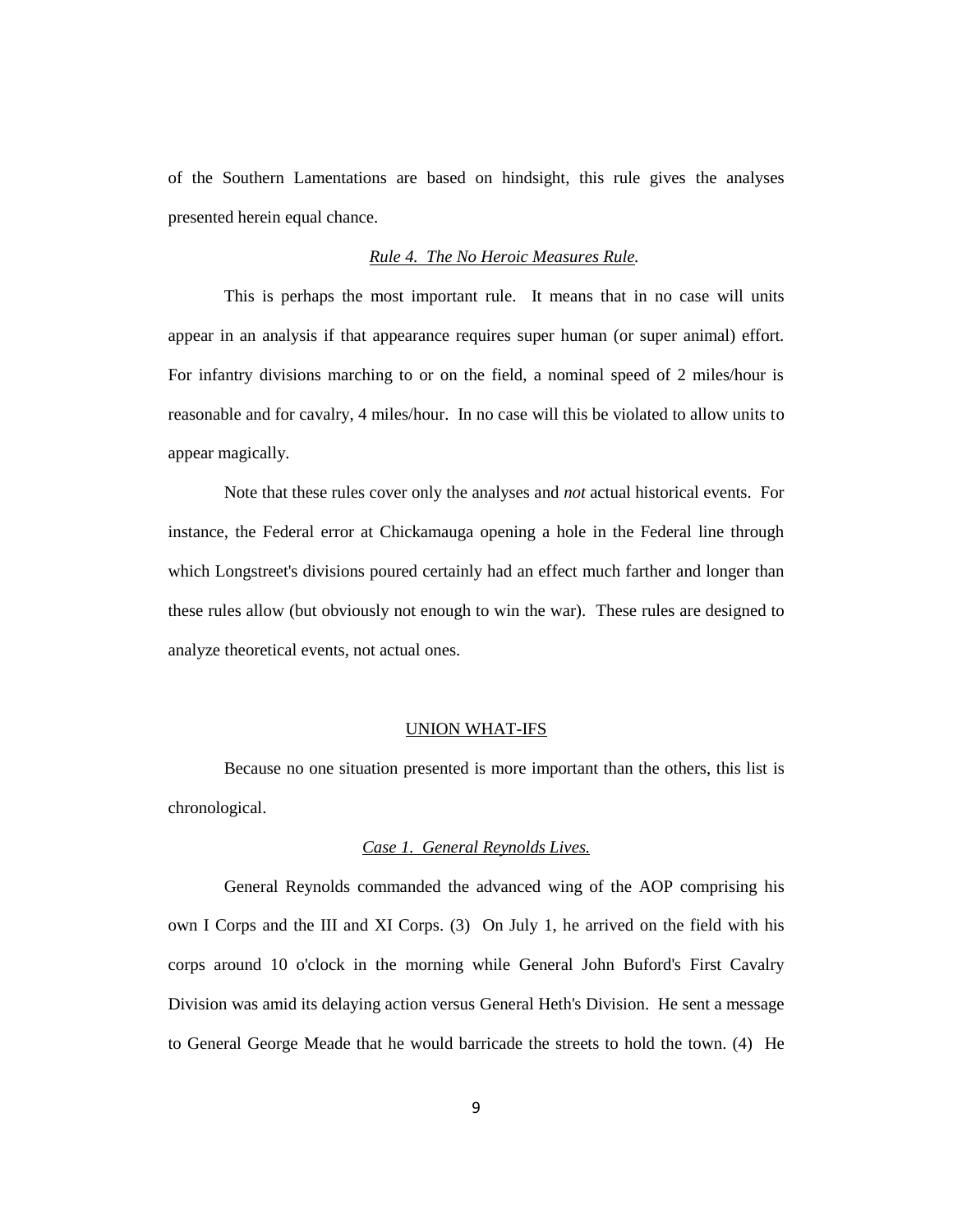was shot and died instantly shortly thereafter. General Abner Doubleday assumed command of the corps and General Thomas Rowley assumed command of the Doubleday's Third Division. This corps fought on the west and northwest of town for about five or six hours, stubbornly and steadily falling back from McPherson's Ridge to Seminary Ridge and finally into town by about 3:30 or 4 p.m. as Confederate numbers increase, a considerable day's fight. (5)

Assume that Reynolds lives. Can he improve on the performance of I Corps or of the Federal forces in general on July 1? He directed the initial deployment before he was killed, so his intentions then are clear: start the defense as far out as is reasonable and buy time all day until the rest of the army arrives. General Oliver Howard thought Reynolds's energetic attack made the Confederates cautious and disrupted the timing of Hill's schedule. (6)

Three improvements stemming from Reynolds's presence are possible:

1. Although it is difficult to fault I Corps under Doubleday for its fighting on July 1, one could argue that they delayed too long their retreat to Seminary Ridge. If Reynolds had ordered an earlier, more coherent retreat to Seminary ridge, it could have allowed time to barricade the streets and saved a larger part of the corps by day's end. The two Federal corps would have still ended the day on the hills southeast of town, but in much better shape.

2. Reynolds might have restrained the advance of Howard's XI Corps north of town to align better with his corps. The XI Corps extended to Blocher's (now Barlow's) Knoll. This proved to be too long a front to defend and was easily flanked by General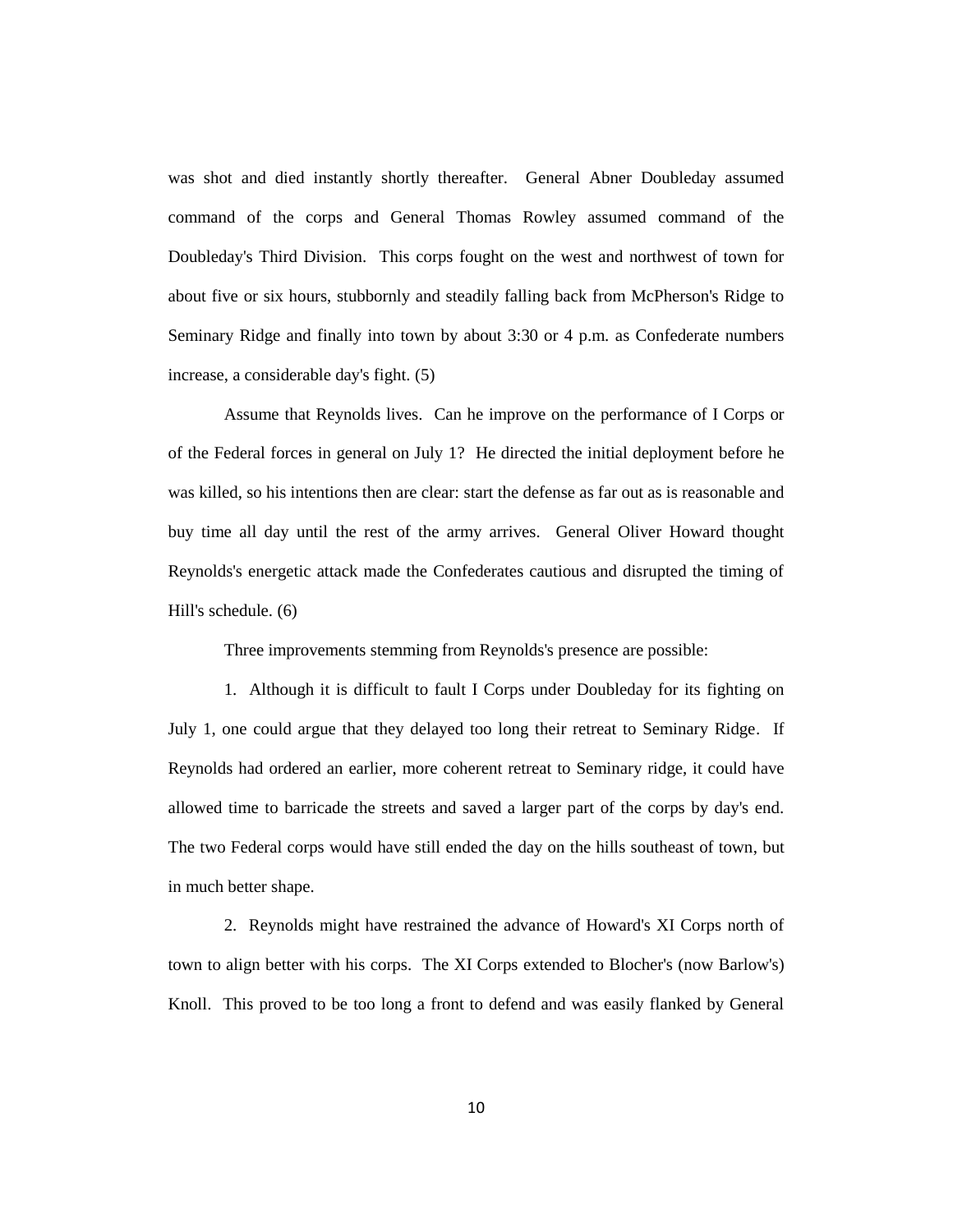Jubal Early when he arrived from the northeast. The two Federal corps would have still ended the day on the hills southeast of town, but in much better shape.

3. Because Reynolds commanded the wing of the AOP containing General Daniel Sickles's III Corps, he would most certainly have ordered Sickles to move part of his corps, 10,000 strong with about 30 cannon, from Emmitsburg to the town. (The III Corps anchored Meade's left flank so it was important to maintain an adequate force there.) In addition, he might have had more pull with the punctilious General Henry Slocum to move his XII Corps much earlier in the day. This would have afforded about 9,500 more men and 30 cannon to the Federal defense. (In the recorded history, Slocum remained in the hamlet of Two Taverns four miles south of town within earshot of the battle until about 5 p.m. despite repeated requests from General Howard to support the battle. General Slocum claimed that he remained there in accordance with the Meade's Pipe Creek Circular and because Howard did not speak with the "authority" of General Meade.)

This improvement would have resulted not only in a better line, as do 1 and 2, but in a line stronger by a factor of almost two depending on how much of III Corps moves into town. The Federal line might have been strong enough to reshape the final battle lines at the end of the day, resulting in a different line up for the morning of July 2, and a different battle. Projecting further violates Rules 1 and 2 so the discussion ends here.

*Result*: All three improvements caused by Reynolds' living result in a better, more compact Federal line west and north of town. In addition, the third improvement results in a much stronger Federal line, and possibly a different battle after July 1.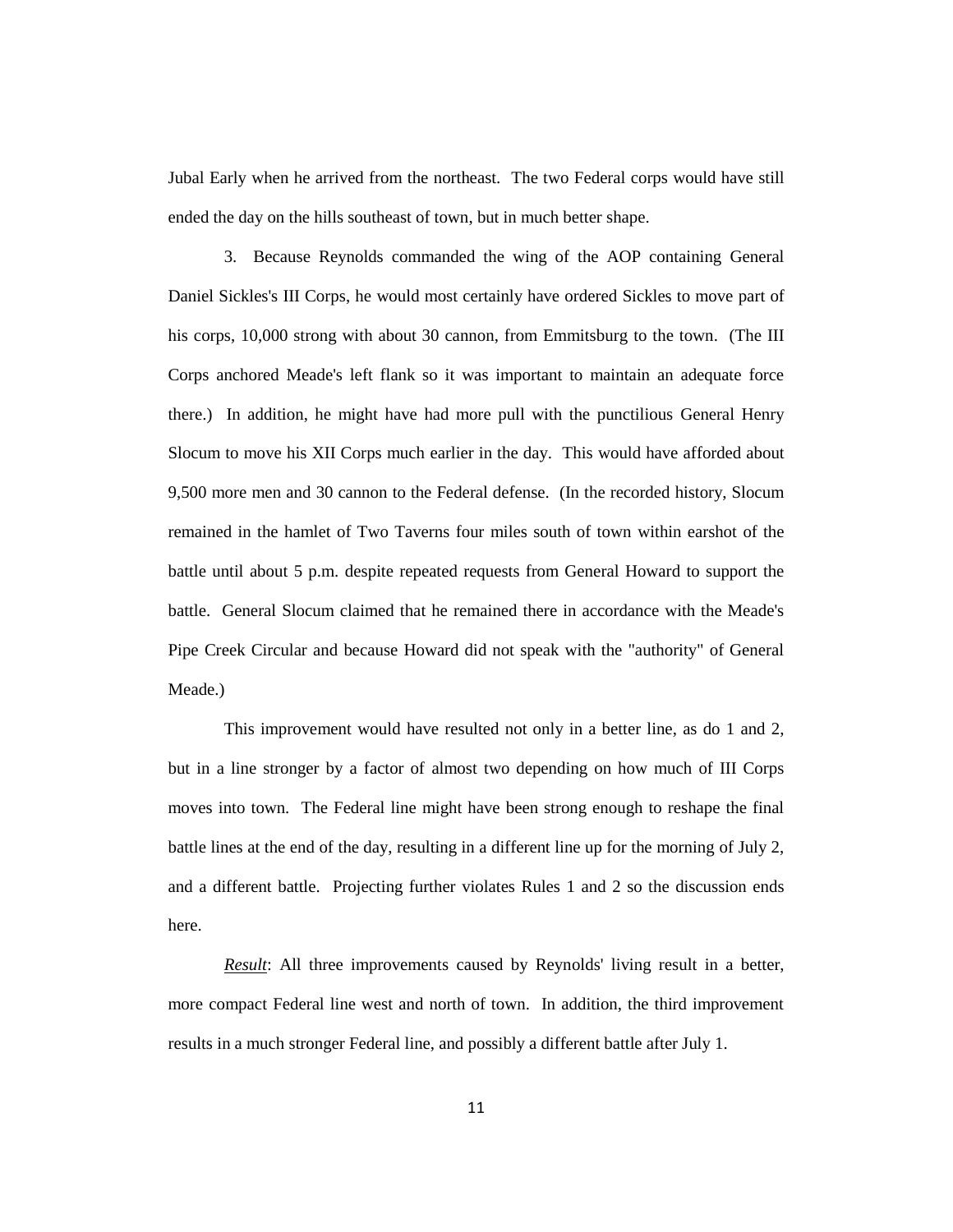### *Case 2. XI Corps Does Not Overextend Itself.*

General Reynolds was dead and Doubleday commanded I Corps. The XI Corps started to arrive in force around noon. General Howard kept Steinwehr's Division on Cemetery Hill as a prudent fallback position and ordered Generals Carl Schurz's and Francis Barlow's divisions north of town. Given the disgrace of this corps after Chancellorsville, this was somewhat an aggressive posture. But it was too aggressive, because at about one mile out, it was too far north and its right flank was completely open, a situation that General Early's brigades took full advantage of when they arrived on the field in mid-afternoon. Although the corps fought well for about three hours, it was outnumbered and outflanked once again, and with some rear-guard actions, broke and headed for town and eventually Cemetery Hill.

Assume that the two forward divisions advanced only up to the intersection of the Mummasburg Road and the Heidlersburg Road (modern Business U. S. Route 15, the Old Harrisburg Road), about one-half mile north of town. The roughly 6,000 men of these divisions would have concentrated along a much smaller arc and would have been in a better position to support I Corps on its left. More important, the smaller arc would allow Barlow's division on the right to cover the area between the Heidlersburg Road and the York Road (modern U. S. Route 30), the area from which Early's Division outflanked Barlow and forced the hasty retreat back to town in the recorded history. In addition, a line so situated could receive better protection from the Federal artillery that increased all afternoon as batteries from both corps arrived. Thus, coupled with I Corps excellent fighting and withdrawal from the west, a concentrated XI corps would have delayed the Confederates with more cohesion, fewer casualties, and less shame than as recorded. The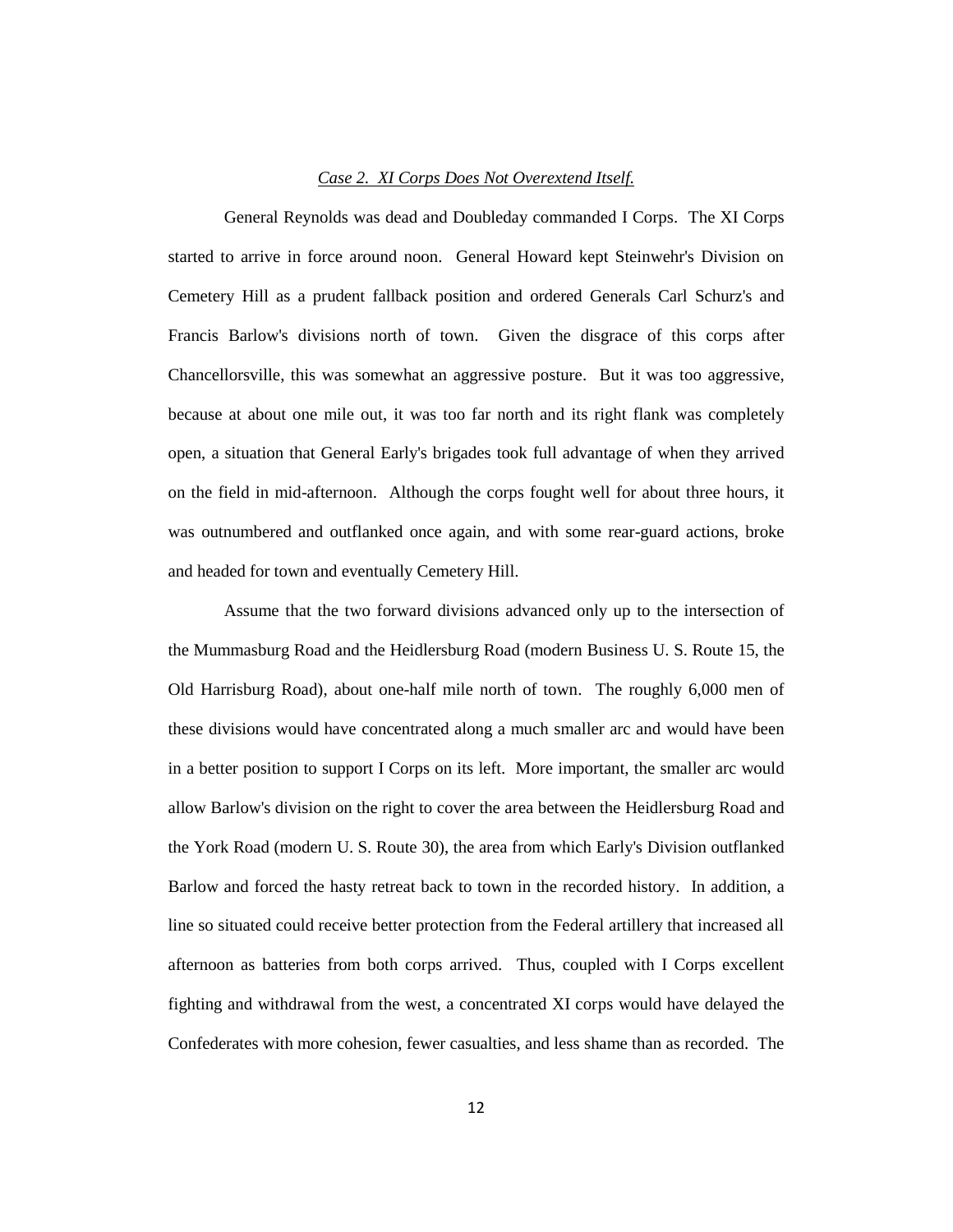two Federal corps would have still ended the day on the hills southeast of town, but in much better shape.

*Result:* Restraining XI Corps's advance north of town results in a better, more compact Federal line west and north of town. This configuration uses more efficiently the artillery support from Cemetery Hill.

### *Case 3. General Slocum Moves Promptly Into Town.*

As stated above, General Slocum XII Corps remained in Two Taverns for most of the afternoon of July 1. After a short march of six miles from Littlestown, the corps arrived there around noon, went into bivouac and did not depart until about 3 p.m. It started to arrive on the field around 5. All afternoon his men and officers could hear the battle to the north and Slocum received multiple requests for assistance from General Howard. Various reasons have been proposed for Slocum's timidity that afternoon—not all complimentary—but one is important here. This involves Slocum's outranking all other generals on the field in town and in how Meade handled this in this orders, or at least how Slocum interpreted his role relative to Meade's orders. For whatever reasons, Slocum's corps arrived on the field too late to counterattack to assist XI Corps in its retreat. (7).

Assume that Slocum responded as soon as he knew a battle raged to the north. Two times are recorded for this. Cannon could be heard and smoke and shell bursts could be seen as early as 1 p.m. Howard's first messenger arrived between 1:30 and 2. In addition, local civilians ran to inform the commanding general in Two Taverns that a battle raged in Gettysburg. If Slocum started during this time, his corps would not be deployed in force prior to 4 p.m. By this time, the retreat of XI Corps was well under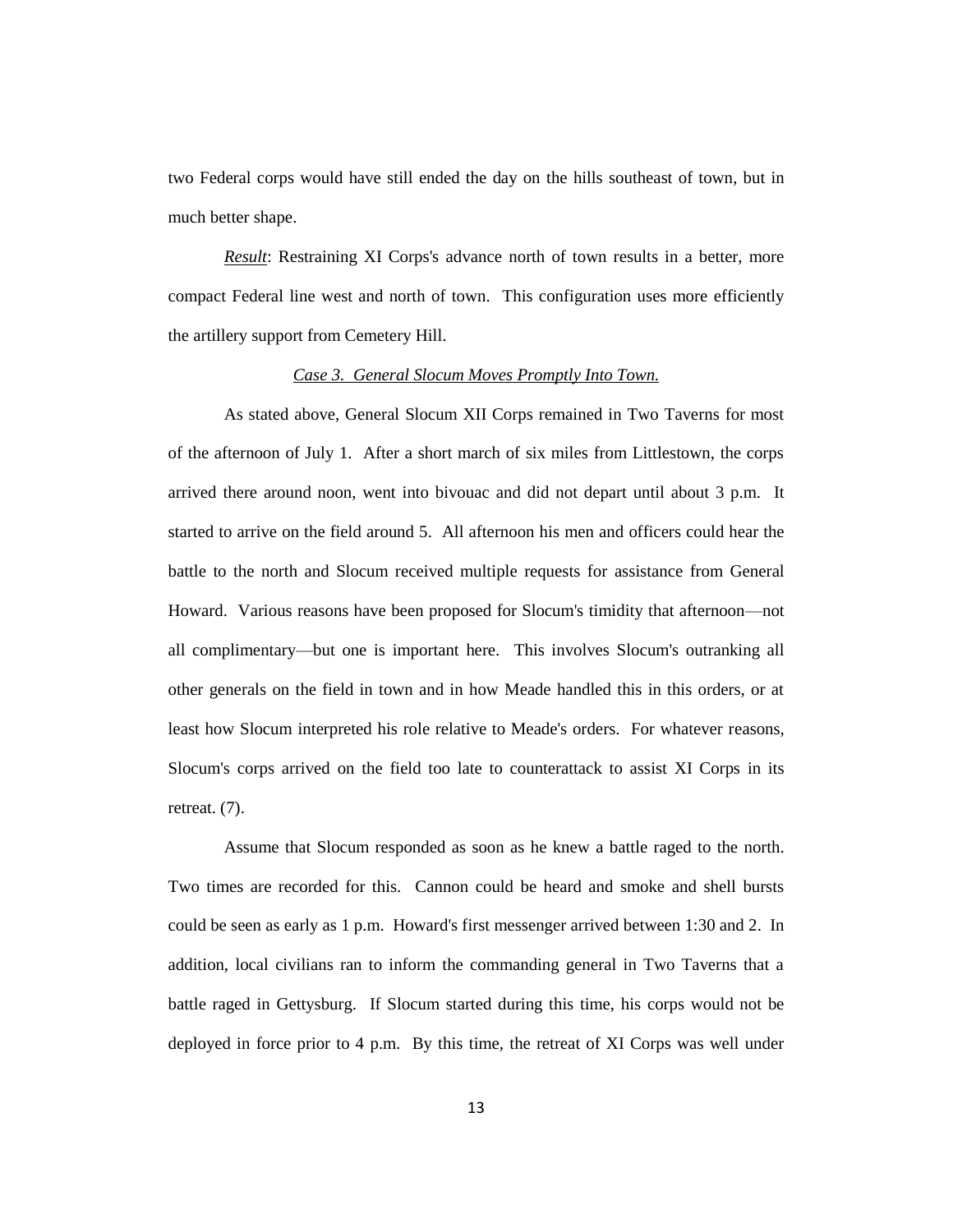way, so there is little that Slocum's appearance could do to help that situation. That said, the appearance of 9,500 men and 30 cannon by 4 p.m. would have gone a long way toward strengthening the Federal defense of Cemetery and Culp's Hills.

*Result*: Accelerating XII Corps arrival affects none of the July 1 battle as it was fought, but serves to merely increase the defense of the hills by late afternoon: this is still an improvement over the recorded history. The limited result of this case derives mostly from the restraint provided by Rule 4.

### *Case 4. General Buford Remains On The Left Flank.*

On July 1, General Buford's First Cavalry Division performed as efficiently as could be expected. After Buford detected Confederate forces around Gettysburg and notified General Reynolds, the division performed an outstanding delaying action, then spent the rest of the day identifying the location of upcoming Confederate forces and protecting the flanks of the fighting and then retreating divisions.

At dawn on July 2, Buford's division was south of town (out of reach of Confederate guns) guarding the Federal left flank by the Emmitsburg Road (modern Business U.S. Route 15) near the Rose Farm. Despite early morning skirmishing, Buford's division had sustained only five percent loss in the previous day's fighting. General Wesley Merritt's brigade was not engaged the day before and was just arriving with the division's supply wagons. Units from General Sickles's III Corps deployed just west of Little Round Top covered Buford's right flank. (8)

It was thus considered strange that Buford asked General Alfred Pleasanton for permission to take his division to the rear for a refit. It was equally strange that Pleasanton approved apparently with Meade's knowledge, especially because as of the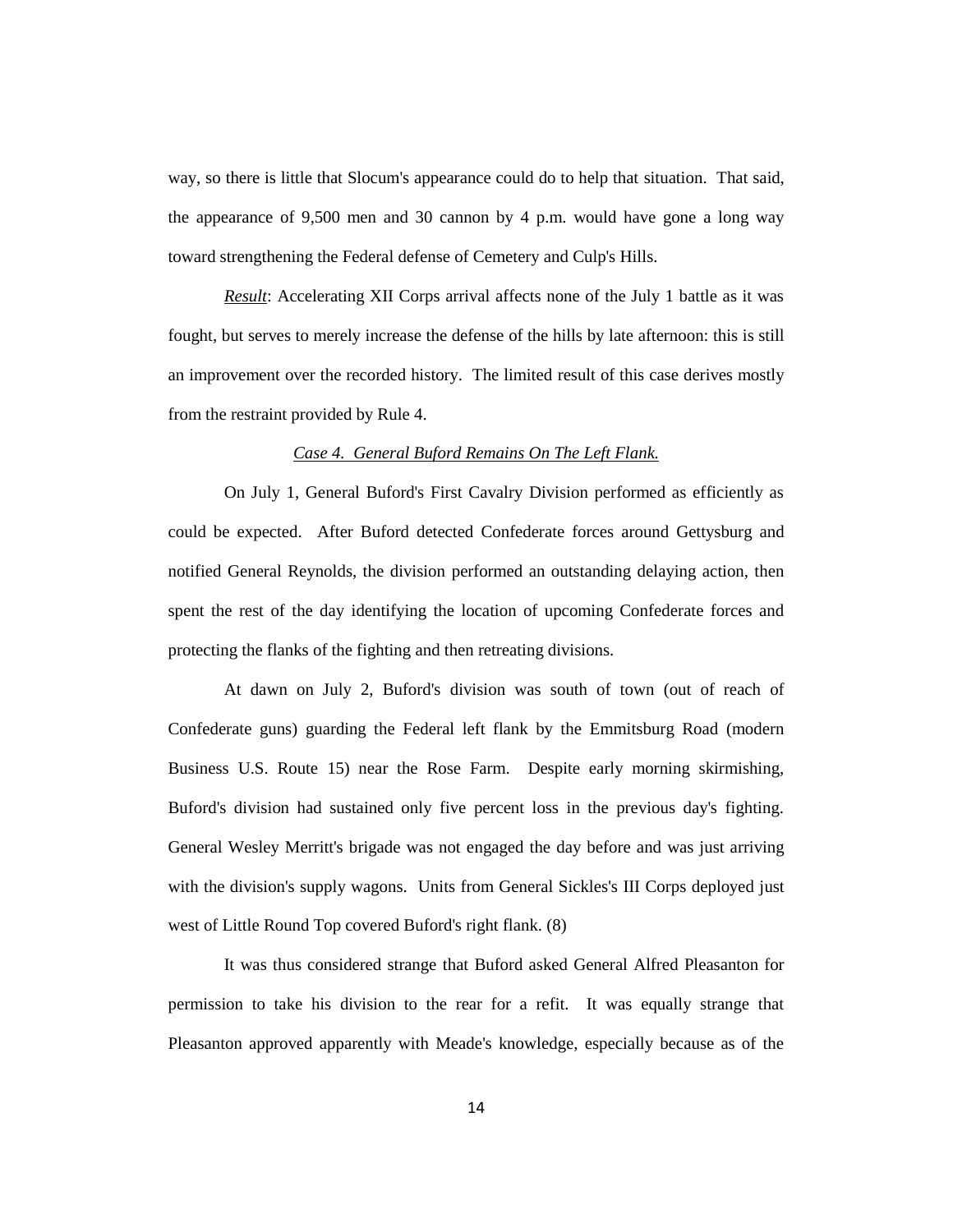morning of July 2, Buford's was the only appreciable Federal cavalry force on the field. Many of his troopers questioned this decision because they thought that the division was still in decent fighting shape, but to no avail. By July 3, the entire division was back in Westminster, Maryland, refitting and guarding the rear of the AOP. Although Meade was aware of the move, most historical censure falls logically on Pleasanton for approving such a move during the middle of a major battle with no cavalry immediately available to replace Buford's division. (9)

No one informed General Sickles of this move, however. When he realized that his flank was exposed, he expressed his justifiable concern to Meade. His concern increased when he noticed no replacements, and he acted on it. Unaware but anxious about the location of the Confederates, he deployed a heavy skirmish line that included two regiments of the U.S. Sharpshooters. They scouted a good distance across the Emmitsburg Road along Warfield Ridge before they met the brigade of General Cadmus Wilcox. (10) Sickles even claimed that part of the reason he moved his entire corps out to the Emmitsburg Road was because of his worry about detecting a Confederate offensive on his front. (11)

Assume that Buford's division remains in place. Until about 2 p.m. it is the only major cavalry unit on the field. It is in perfect position not only to protect the left flank of III Corps, but to also perform the reconnaissance that the army (and not just Sickles) needs. Mobile reconnaissance might have detected General Longstreet's southward move in time to allow Federal forces early warning and time to prepare. In addition, for an attack, Buford's approximately 2,800 carbines would provide excellent coverage on Sickles's flank regardless of when Longstreet attacked.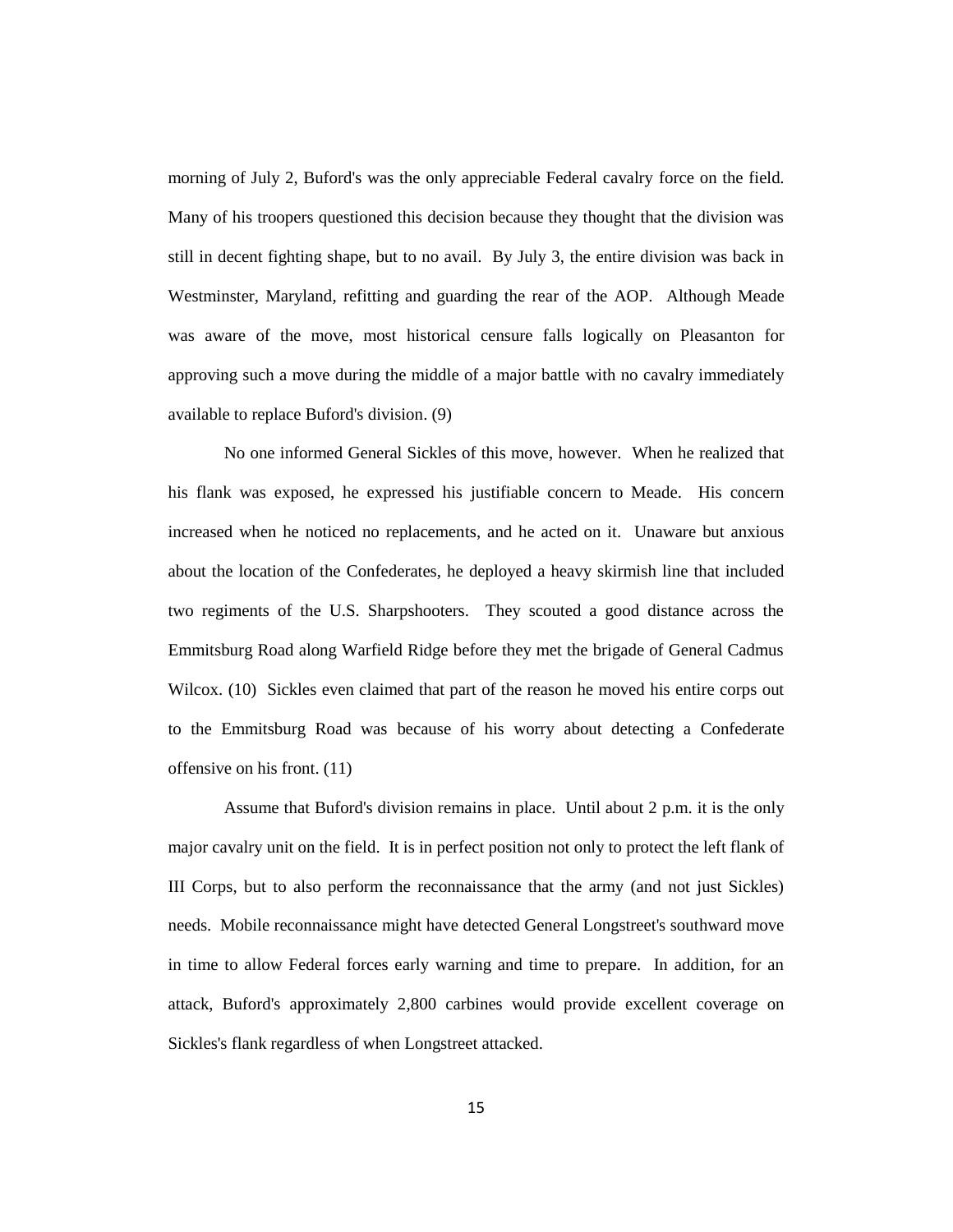*Result:* Retention of Buford's division provides increased reconnaissance and flank protection for III Corps, especially for a Confederate attack. It might actually have prevented Sickles from moving his corps and risking the entire left flank of the army.

Note that this is an excellent example of Confederates wallowing in their own errors and ignoring those of the Federals. Longstreet complained about and blamed Stuart for not providing cavalry coverage for his move south, but Pleasanton matched this error with his own identical error. For a few hours until about 2 p.m., both sides had no appreciable cavalry coverage for anything; Southern apologists seem to never mention this. (12)

# *Case 5. III Corps Remains On Cemetery Ridge.*

This is often considered the most egregious Federal error during the battle. It is debated to this day whether General Sickles disobeyed Meade's orders, interpreted them creatively, felt a genuine concern for his left flank (as described above), or could not shake the experience of being ordered off Hazel Grove two months before at Chancellorsville. One can also argue that his movement forward, regardless of whether it disobeyed orders, blunted unwittingly Longstreet's late afternoon attack long before it could hit the main Federal line on Cemetery Ridge.

The numbers and resulting densities are as follows. Prior to the move, approximately 10,000 men and 30 cannon covered originally one mile of the Federal line from the left flank of II Corps to Devil's Den. In this position, they were protected by mutually supporting positions and the heights of the Round Tops. General George Sykes's V Corps and the Artillery Reserve were in support. After the move, which fact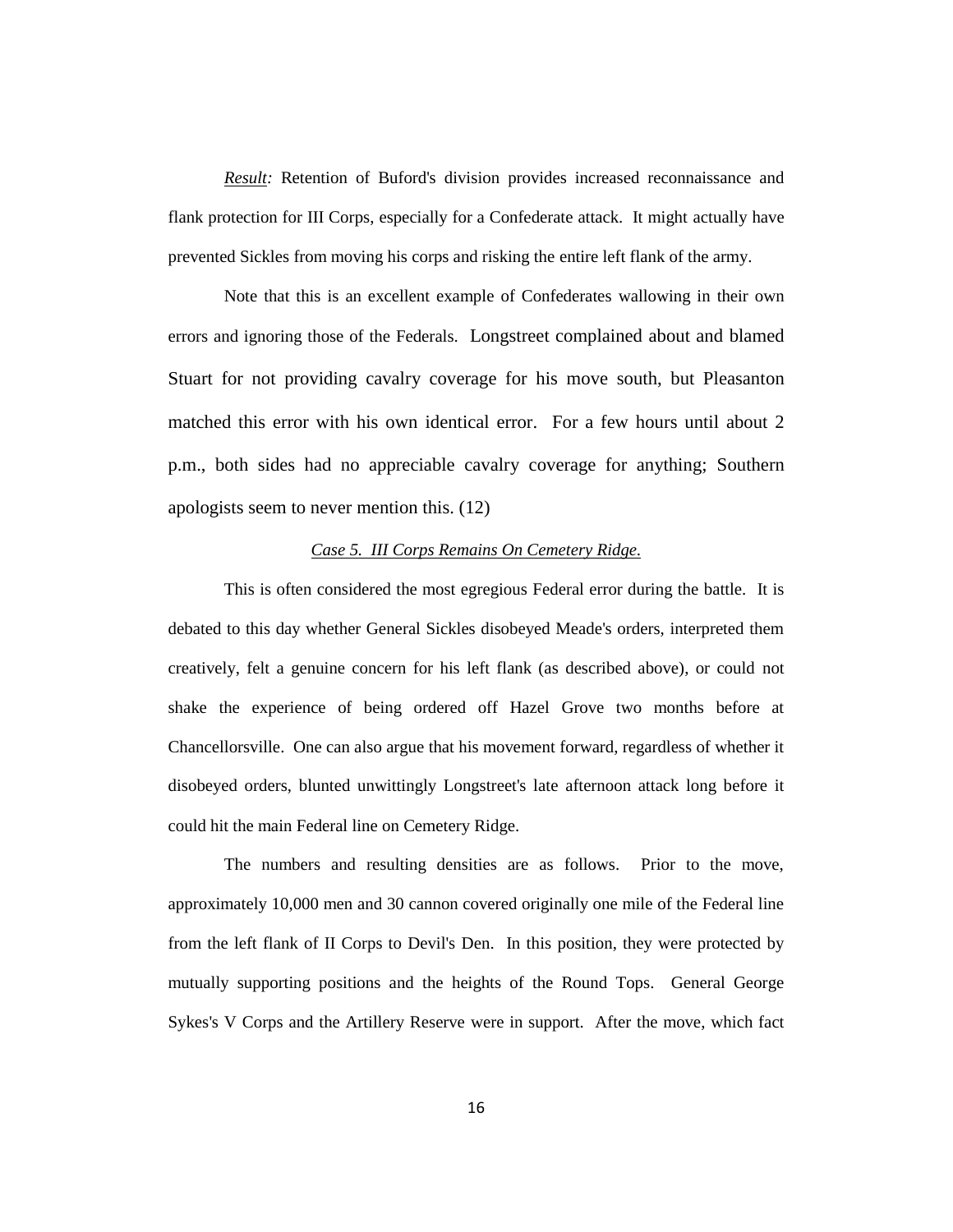Sickles communicated to no one, not even the army commander, those same 10,000 men were stretched in a wedge approximately two miles long with its point about one-half mile west of the line at the intersection of the Wheatfield and Emmitsburg roads. There were no appreciable reserves inside the wedge: it was an empty shell. The line was so thin that part of it had to be filled in by batteries from Lieutenant Colonel Freeman McGilvery's Reserve Artillery Brigade. General Henry Hunt, AOP Chief of Artillery, was appalled when he inspected it and asked Sickles if Meade was aware of its extent.

By stark coincidence, Longstreet's attack struck at the exact time that the defective III Corps line was most extended and therefore most vulnerable. The next four hours until sunset saw some of the heaviest fighting of the war. The eight brigades of Generals Hood and Lafayette McLaws seriously disrupted or damaged 13 Federal brigades, including Sickles's six brigades and seven from other corps sent in support. (13) This of course depleted the Federal line where the supporting brigades originated, some as far north as Culp's Hill. Had the Confederate attack continued in earnest farther north in General A. P. Hill's Corps, it might have breached the Federal line irreparably. The topographical Confederate gains were small and did not justify the sacrifice of the men lost.

It is during this crisis that the abilities of Generals Meade and Hancock came to the fore. Both were extremely active receiving reports and gathering brigades to send into the Confederates charging into the III Corps wedge. (14) In fact, Bowden and Ward's reason number 12 for the Confederate defeat (and remember *not* for the Union victory) is "Winfield Hancock's excellent performance throughout the battle." (15) It should be noted that at this critical period in the battle, Federal leadership at all levels,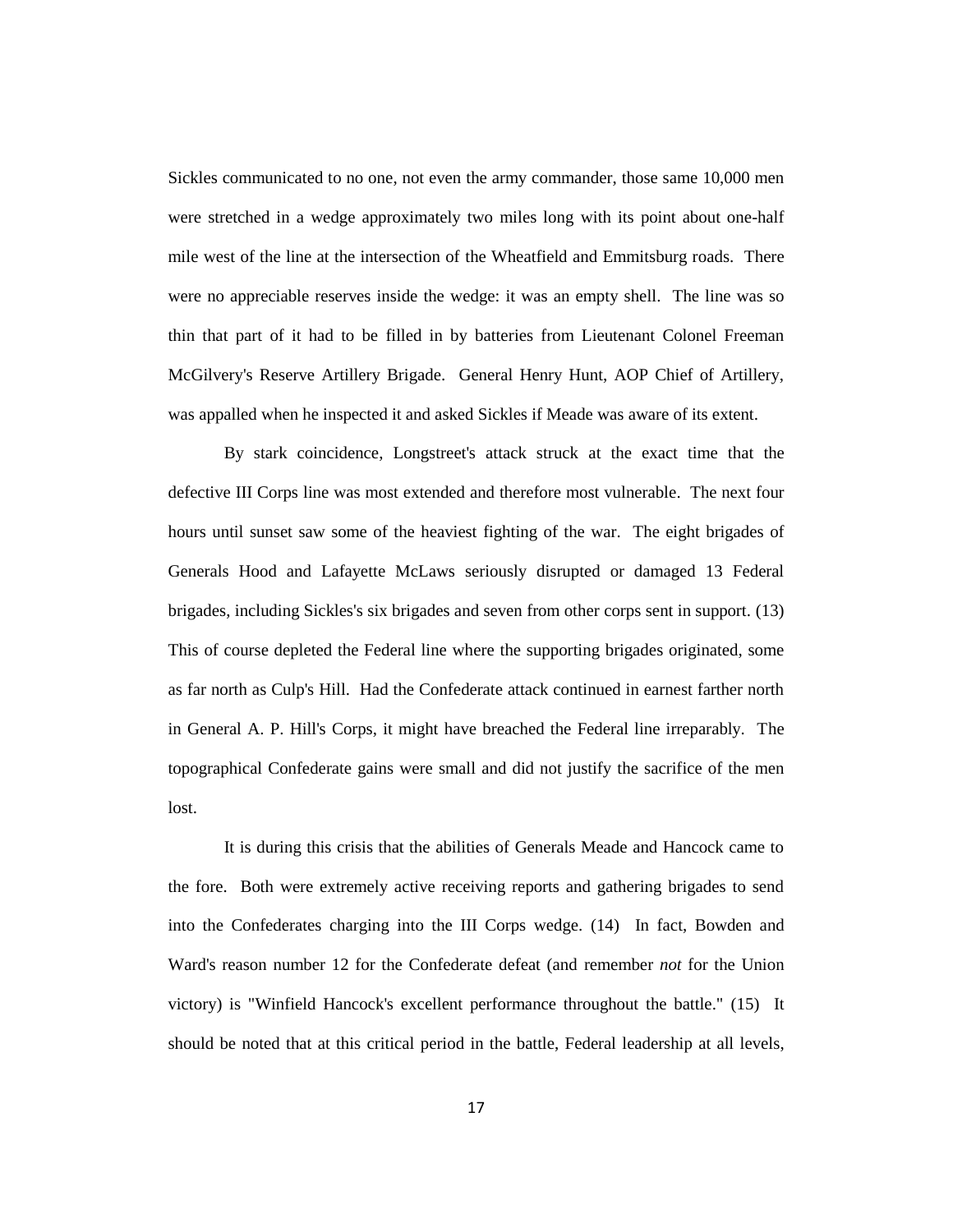from commander to regiment, with the unfailing fortitude of its fighting men stemmed the Confederate tide.

Assume that III Corps remains in position along the Cemetery Ridge line. The III Corps (10,000 men and 30 cannon) is in its position just below the Round Tops, V Corps (11,000 men and 25 cannon) had arrived on the Hanover Road (modern PA Route 116) in the morning, was stationed near Powers Hill (about one mile from the Round Tops) and was being deployed north of Little Round Top, and by 2 p.m., VI Corps (13,000 men and 45 cannon) started to appear on the Baltimore Pike. Therefore, in addition to the well-placed, compact line of III Corps, sufficient Federal brigades were nearby to provide close support.

Longstreet's march and countermarch to get into attack position would occur regardless of Sickles's action; therefore his attack still starts at 4 p.m. Between the Warfield Ridge where Longstreet's attack started and the base of the Round Tops is almost one mile. With the Peach Orchard vacant, Lee or Longstreet have no reason to modify the original attack plan of attacking northeast along the Emmitsburg Road. Federals on Little Round Top and skirmishers would have spotted them as they jumped off. The approximately 20-25 minutes required to cover the ground would give all three corps ample warning of their approach and would have allowed Federal artillery time to start hitting them from the start. The battle would undoubtedly still have been hard fought, but the Federals would have been in better position to repel the Confederate attack.

*Result:* The III Corps remaining in place provides a set of conditions non-existent in the recorded history. The lack of cavalry on both sides for most of the afternoon of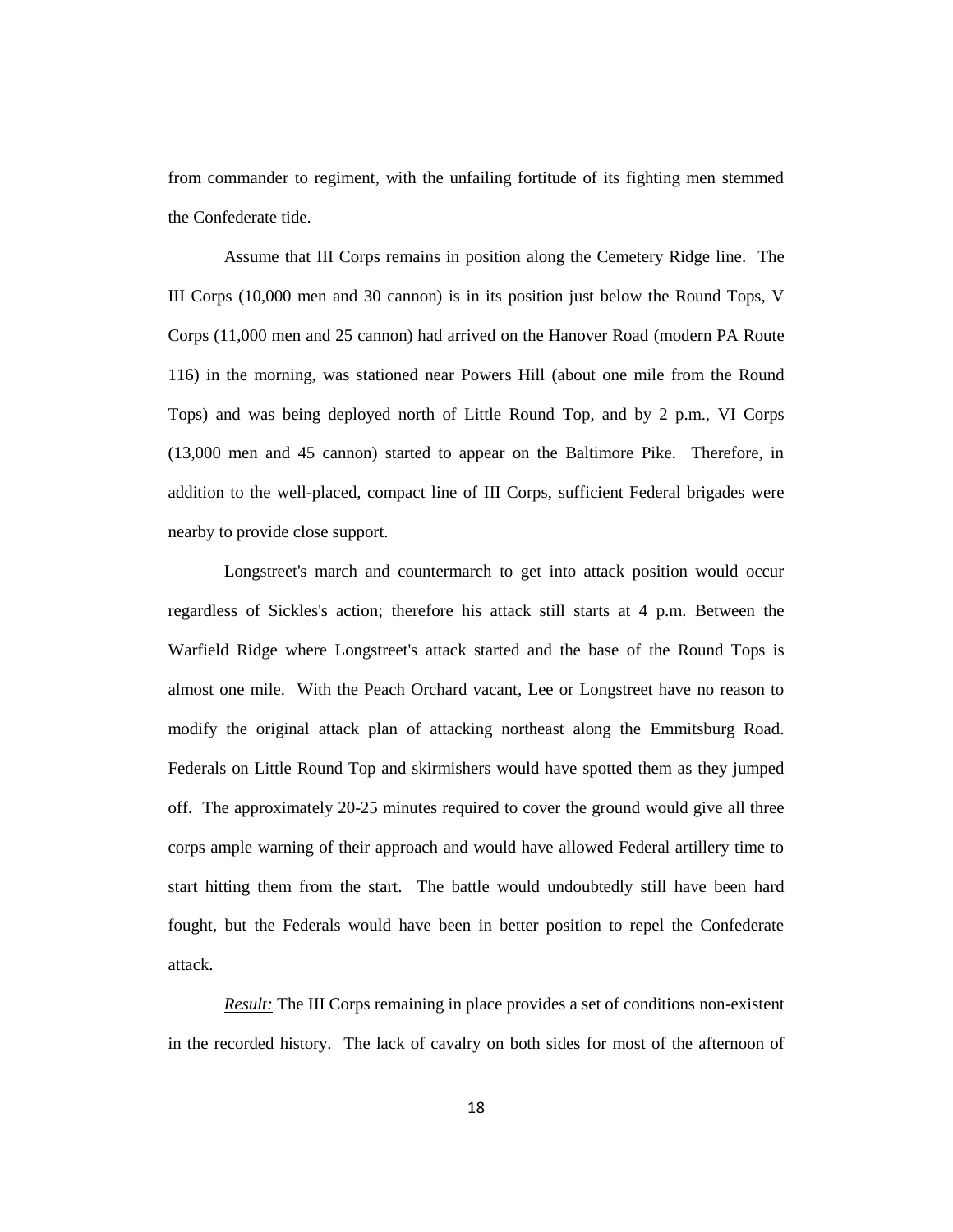July 2 means that both sides would have groped for directions and intelligence. A highly secure Federal line exists with concentrated, supporting firepower from both infantry and artillery. The locations of V Corps and VI Corps ensure ample reserves in the immediate area.

#### *Case 6. General Meade Orders V Corps To Replace III Corps On Cemetery Ridge.*

As III Corps deployed forward, General Meade rode out to speak with General Sickles and Sickles asked whether he should withdraw. Meade told him that the rebels would not let him withdraw. As the Confederate shelling began, Meade galloped back to bring support.

General Longstreet's two divisions attacked General Sickles's over-extended III Corps at 4 p. m. The fighting started along the southern boundaries of the wedge formation of the corps as recorded. General Meade's response was to order General Hancock to assume command of III Corps as well as II Corps and to make available any reinforcements he needed to defend the line. Both Meade and Hancock were energetic and ubiquitous in their efforts to send brigades piecemeal into the Peach Orchard, the Wheat Field, and Devil's Den, and they tapped II Corps, V Corps, XII Corps, and the Artillery Reserve to do so. Although the attacks by Hood and McLaws were stopped to the west of the Round Tops, this piecemeal defense resulted in the destruction or damage of seven brigades in addition to Sickles's six and seriously compromised the entire Federal line as far north as Cemetery Ridge near General John Gibbon's II Corps division. Only determined, courageous fighting at all levels and corresponding hesitation of A. P. Hill's brigades saved the AOP that afternoon.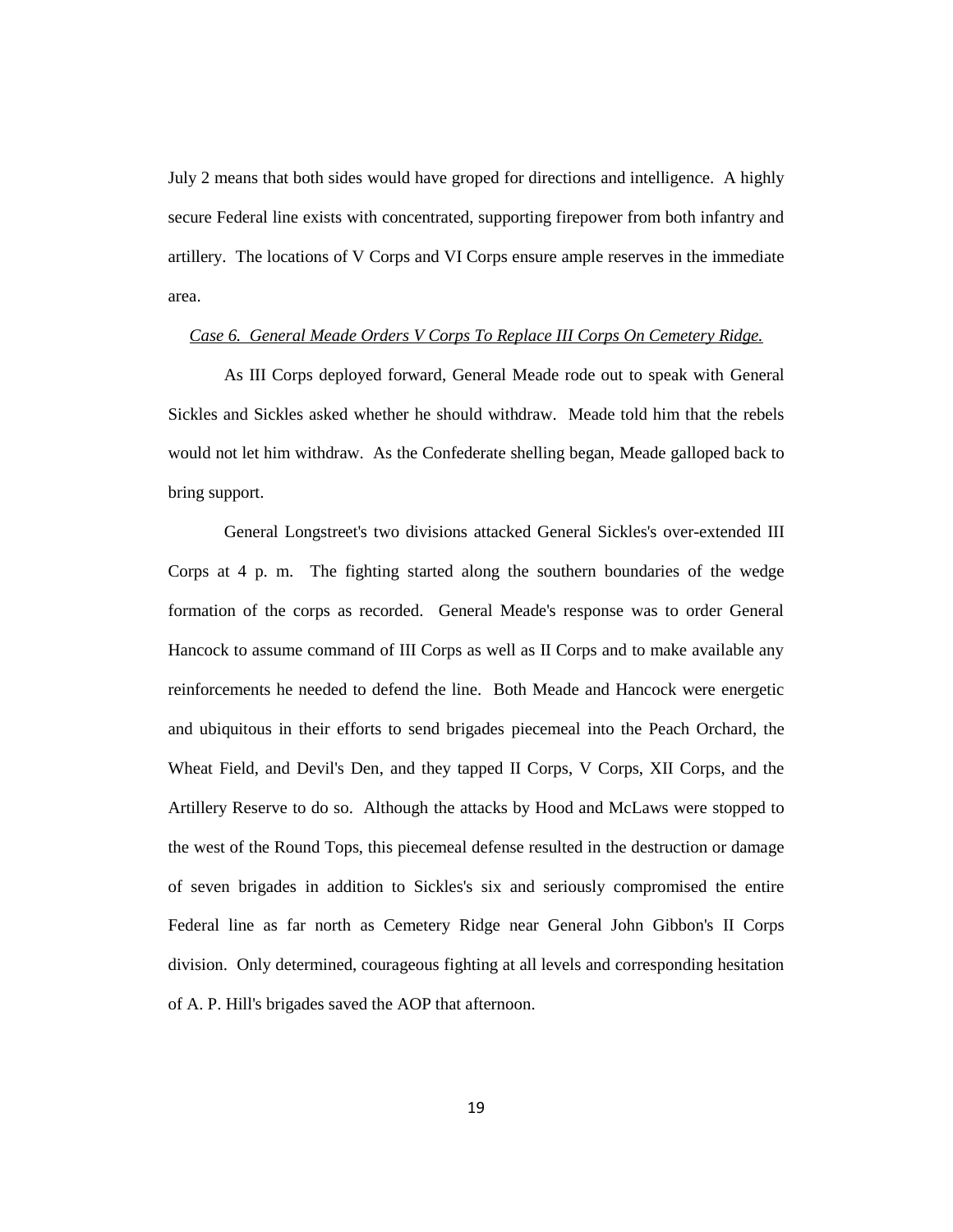Assume that Meade, as soon as he was aware of the unexpected advance of III Corps, keeps II Corps in position and orders V Corps to fill the area vacated by Sickles. The III Corp's forward deployment started in early afternoon and took about 2.5 hours to complete. The V Corps is less than one mile from the original line of III corps, and this distance could be covered easily in two hours, especially if hurried. In addition, V Corps and even VI Corps could occupy the Round Tops. In this case, with the Confederates attacking from the west or southwest, a complete battery on Little Round Top could use all six cannon to shell the approaching Confederates.

Meade could have told Sickles to either fight it out as best he could or cover a withdrawal with two brigades and get everyone else back as best he could. He then could gallop back and oversee Sykes's deployment into the area that Sickles was supposed to cover. Neither Sykes nor Hancock would move troops towards the Wheat field. Instead they stand on the defense and allow the 3rd Corps to withdraw through their position to the rear where it can reform to assist in the defense of the line.

*Result:* Longstreet's attack with two divisions would be met by III Corps with VI Corps and II Corps in direct support, and with VI Corps in proximity to support if needed. Culp's Hill, Cemetery Hill, and the northern part of Cemetery Ridge would not be stripped of brigades so their defense is much stronger.

#### EXCLUDED CASES

Three cases arose which require discussion. These appear to be Union errors, but closer examination disproves this. These cases are:

*Excluded Case 1. General Reynolds Commits Two Corps Piecemeal.*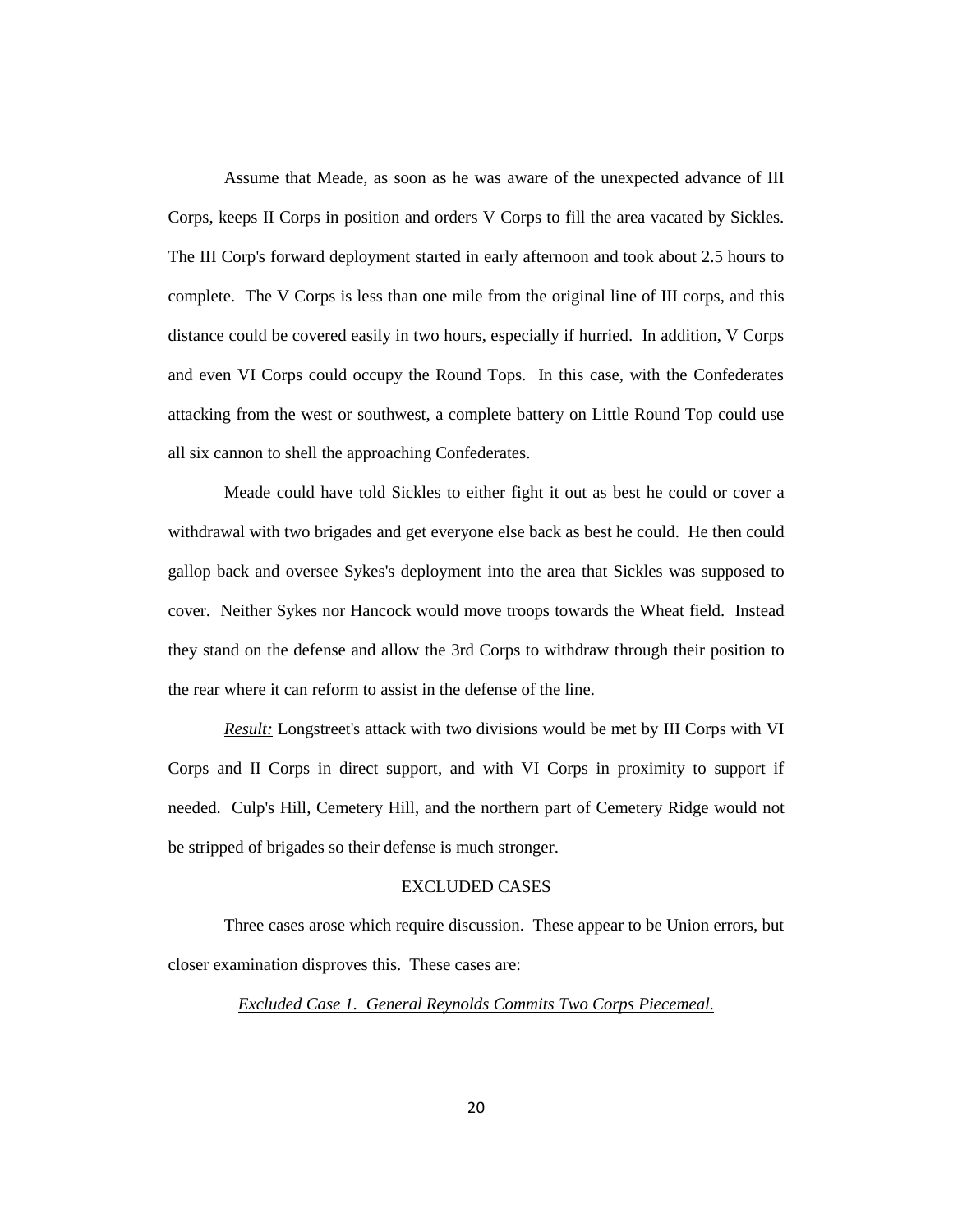Bowden and Ward offer two opinions on this action. First, they state logically that had the Federals lost the battle, the decision to commit I and XI Corps against converging Confederate columns might be considered a blunder. This would be especially true because the Federals had the decided advantage of competent cavalry on July 1 which the Confederates did not. (16) Later, in their list of 17 reasons for the Confederate defeat, number 11 is "The sacrifice by the Federal First Corps on July 1." Here they state that the 70% casualties suffered by I Corps that day allowed the AOP to survive long enough to arrive in town and firm its defenses on the heights southeast of town, where of course it stayed and won the battle. (17) So is this a blunder or not?

Casualties turned out high, but Meade *did order* Reynolds to take the town. Reynolds had much more comprehensive intelligence from Buford, *knew exactly what he was getting into*, and went into town with the only forces he had. This was a measured, calculated action and not the result of haphazard command. Generals Hill and Heth, on the other hand, ignored the accurate intelligence from General J. Johnston Pettigrew indicating the existence of Federal cavalry in town, believing it to be local militia or home guard. Their brigades thus entered the town on July 1 expecting light resistance.

This is the equivalent of the United States Pacific Fleet in April, 1942. Naval Intelligence indicated that the Imperial Japanese Navy was mounting operations in the southwest Pacific Ocean against New Guinea. Commander-in-Chief, Pacific, Admiral Chester Nimitz had only two fleet aircraft carriers available, the *Lexington* and the *Yorktown,* to contest the incursion. In the ensuing Battle of the Coral Sea, the Japanese were stopped from invading Port Moresby at the cost of one light carrier. The cost to the Americans was one carrier sunk, the *Lexington*, with the *Yorktown* damaged so heavily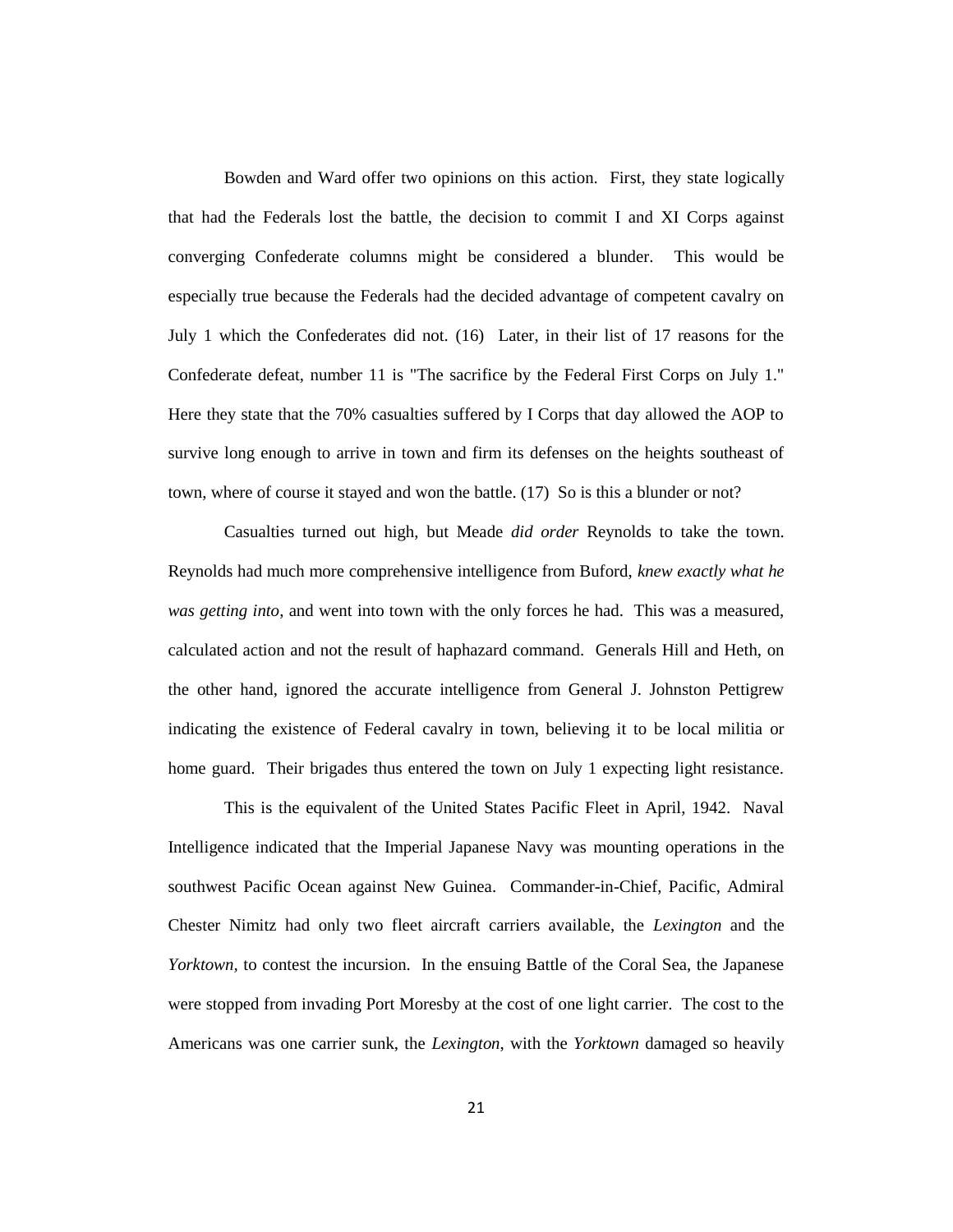that the repair estimate was 90 days. This was a dreadful loss for the United States (proportionally larger than Federal losses on July 1) with a minimal cost to Japan. Although American material losses were larger, the Japanese were stopped: history has judged this a necessary move based on reasonable intelligence.

Had American sustained more carrier losses in the Pacific, would Coral Sea have been judged a blunder? Possibly, but critics would have to supply a reasonable alternative for Nimitz to consider *in April, 1942*. By the same token, Meade or Reynolds sending two corps into town separately and entering the fight as they arrived was the only alternative available. At the very least, hesitation might have produced the critique that the Federals were once again timid in the face of the "dashing" Confederates.

*Result:* Reynolds and Buford expected a fight and acted accordingly, whereas Hill and Heth were not expecting a fight and arrived unprepared. Thus, one must be careful to avoid the temptation of labeling Federal deployment to Gettysburg on the morning of July 1 as an error. Just as with Coral Sea, this was a necessary move based on reasonable intelligence.

## *Excluded Case 2. The Real Effect Of Federal Cavalry Mismanagement.*

Case 4 above details Pleasanton's blunder in permitting Buford's cavalry division to depart entirely the battle area for refitting in the middle of what is obviously a major battle. Sickles indicated that the disappearance of this unit from the left flank was one reason he moved his III Corps forward on July 2 with disastrous consequences. Meade approved the transfer, but he assumed that General Pleasanton had cavalry units available to replace Buford. He did not, and in this Pleasanton was clearly remiss because Meade's concerns covered the entire army, and he expected each subordinate to know his job.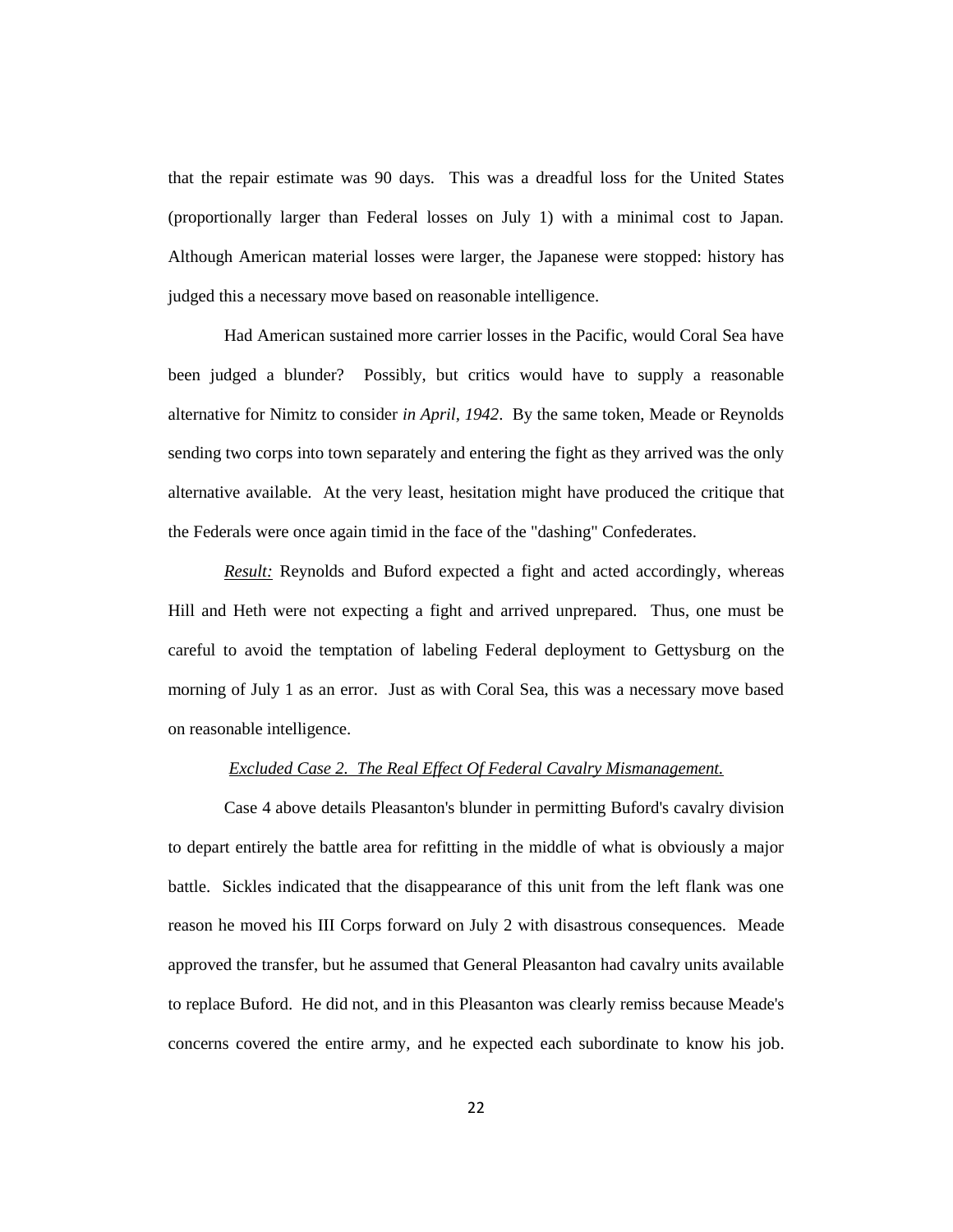Pleasanton had only one concern, the cavalry, and his ineptitude would have lasting effect.

Not only did General Pleasanton leave the AOP without cavalry for a few hours on that day, but the transfer of Buford's division meant that the AOP was short approximately 4,500 experienced troopers, including General Merritt's brigade, which was in the rear on July 1. Three full cavalry divisions would have afforded Meade much more opportunity to cover the army's flanks and to scout for Confederate movement. Recall that Sickles was forced to send infantry out across the Emmitsburg Road to learn where the Confederates were. Because Stuart's arrival occurs in the afternoon of July 2 and has no appreciable effect on the battle on that day, Federal cavalry blunders diminish in importance once the infantry fighting begins: the Civil War was largely an infantry war, after all.

The real impact of Pleasanton's depletion of his cavalry corps occurs on and after July 3. Three cavalry divisions would have enhanced certainly the flexibility and power of the cavalry at the end of the campaign. There is no question that the major decision of July 3 was Pickett's Charge, but much of the next 24 hours involved cavalry actions, the largest the encounter with Stuart's cavalry off the Hanover Road. There is a sense of serendipity despite the mismanagement. For instance, Custer delays moving to the left flank of the army and in doing so is in the right spot to resist Stuart's charge on the Rummel Farm. On the left flank of the army on July 3, Custer's brigade would matter little because of the size of Pickett's Charge. An entire cavalry division on the Federal right flank, however, would demand attention in planning a charge on July 3.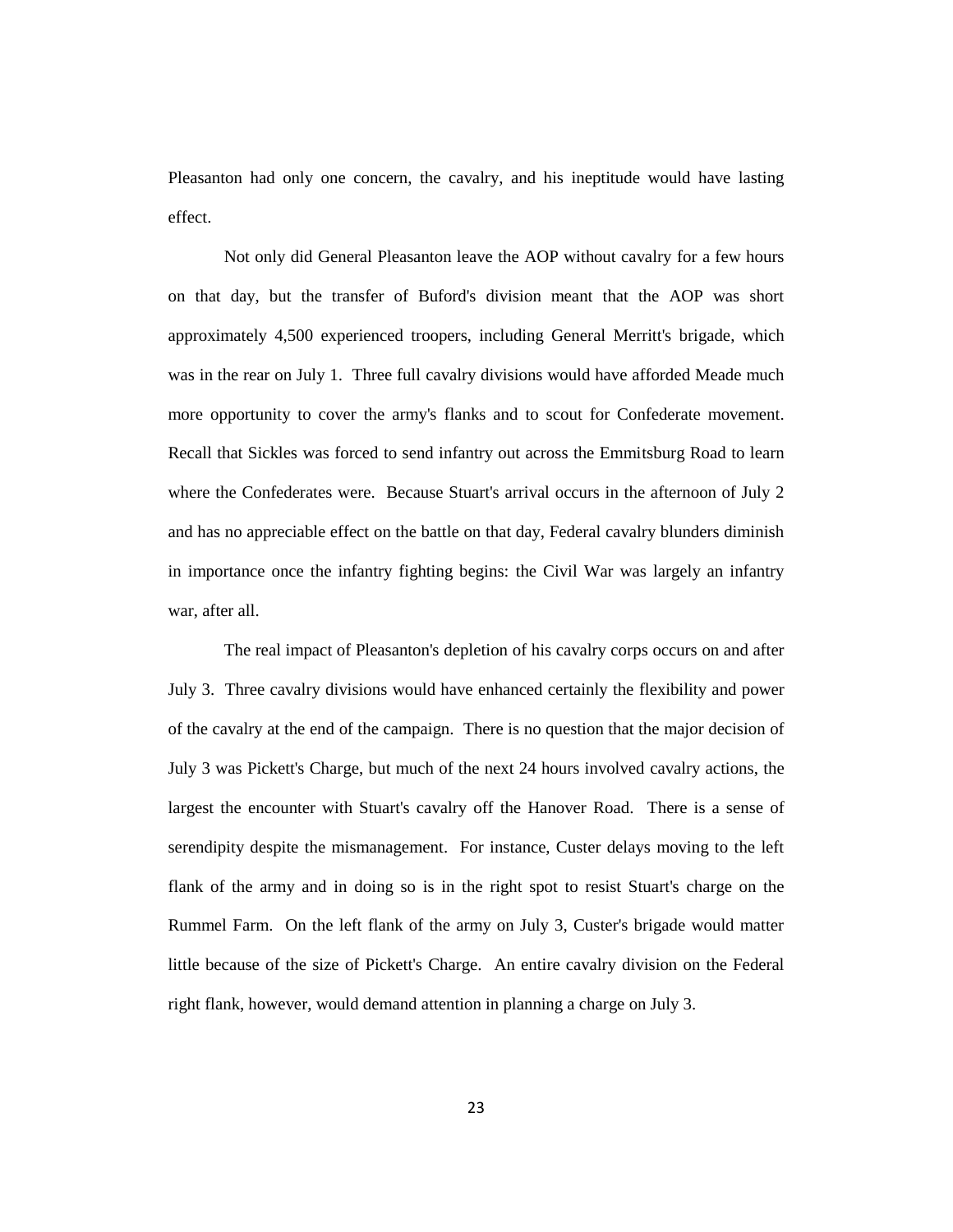The addition of 4,500 troopers might have made a difference during the retreat of the ANV. The presence of this force on the left flank must also be considered in the Confederate retreat, which used the diverging Cashtown and Fairfield (modern PA Route 116) roads to leave town. A strong cavalry force right across the Emmitsburg Road within shouting distance of the Fairfield Road coupled with relatively fresh infantry from VI Corps would certainly present Lee with a different threat. Such a stronger force would be a major concern because of its potential for blocking or harassing the Fairfield Road.

Compared to the disaster caused by Sickles's forward movement, however, these results are minor. Infantry won the battle: regardless of whether Meade pursued or not, the ANV was damaged far greater than anyone expected. Immediate fruits of that victory, however, would not see harvest partly because of one major error by General Pleasanton on July 1.

Note that these errors or effects do not include Kilpatrick's ordering General Farnsworth to charge with half his brigade into a *cul de sac* of rocky ground surrounded by Confederate infantry. This unfortunate event on July 3, in which Farnsworth was killed, is a local operation with no impact on the larger, strategic concerns of the battle stated above. It is a symptom of the lack of cavalry oversight and an example of bad generalship motivated by Kilpatrick's own desire for recognition and nothing more.

*Result:* Pleasanton's July 1 blunder of depleting his cavalry had effects on the battle much greater than normally considered. Most of the smaller cavalry errors during the battle stem from this one bad decision.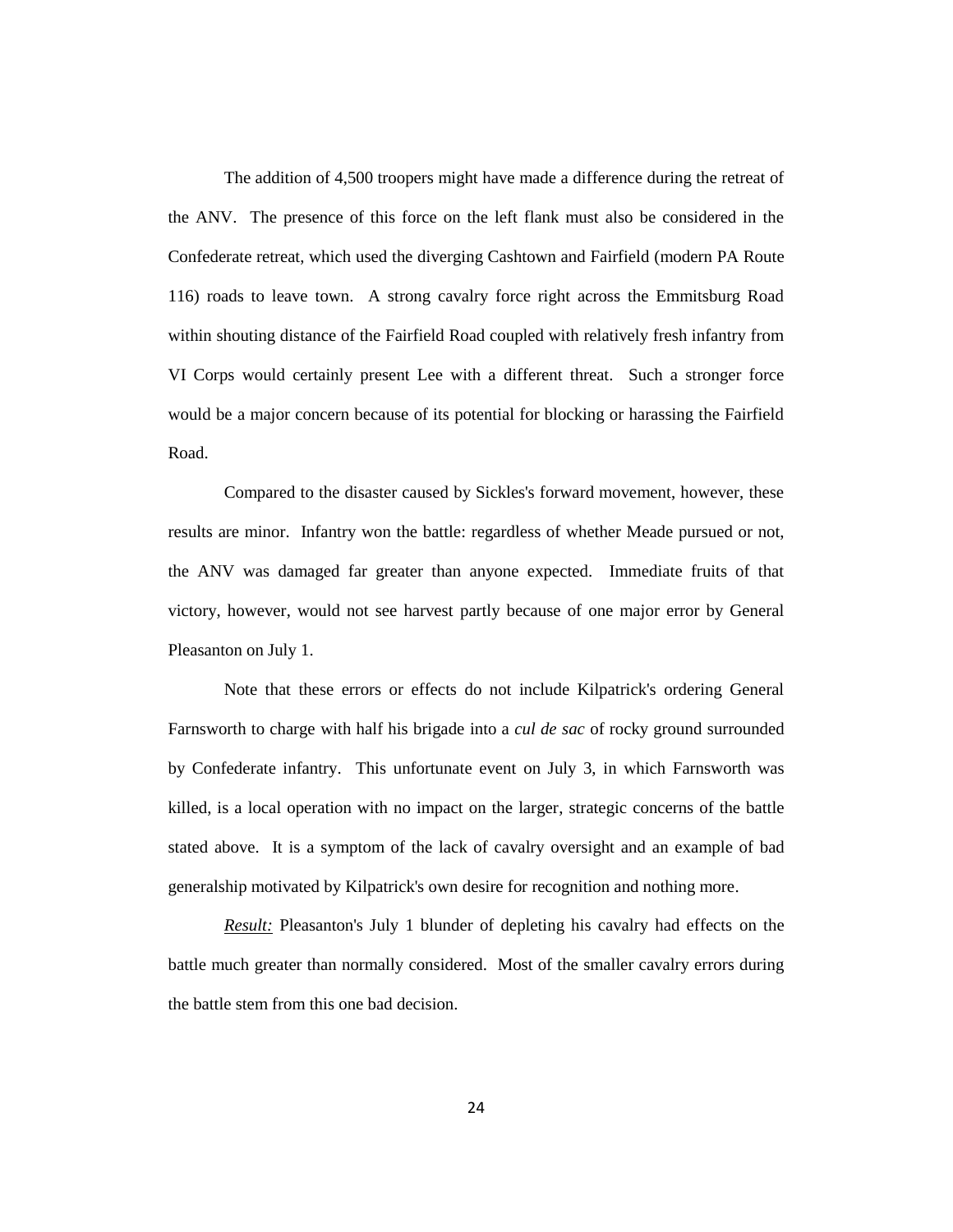#### *Left Wing Of The Army.*

At no time during the battle does Meade order General John Sedgwick to command anything more than his VI Corps. This lapse is mentioned sometimes as an error on Meade's part relative especially to the possibility of a counterattack on July 3 after Pickett's Charge and to the haphazard cavalry actions in that sector that day. (18) With all due respect to Edwin Coddington and others, this is an example of historical micro-criticism of the highest order. Sedgwick commanded the largest corps in the army, nearly 15,000 men, which had arrived only at 2 p.m. on July 2. This criticism is not meant to distinguish between a victory and a defeat or even on a decision that resulted in heavy, pointless loss of life as at Cold Harbor one year later, but splits hairs on the difference between a great victory and a "little more great" victory. Meade's record here is unassailable.

General Meade was awakened and ordered to command the AOP on the morning of June 28 around 3 a.m. He assumed command formally from General Hooker shortly after 7. During the next six days, he did this:

1. From couriers, determined the location of all seven army corps, which was not known exactly at that time.

2. Determined to continue a vigorous pursuit of the ANV and to do battle with Lee if the opportunity arose.

3. Planned routes for the seven corps to converge near Gettysburg on roughly parallel routes offering almost unfettered movement and mutual protection.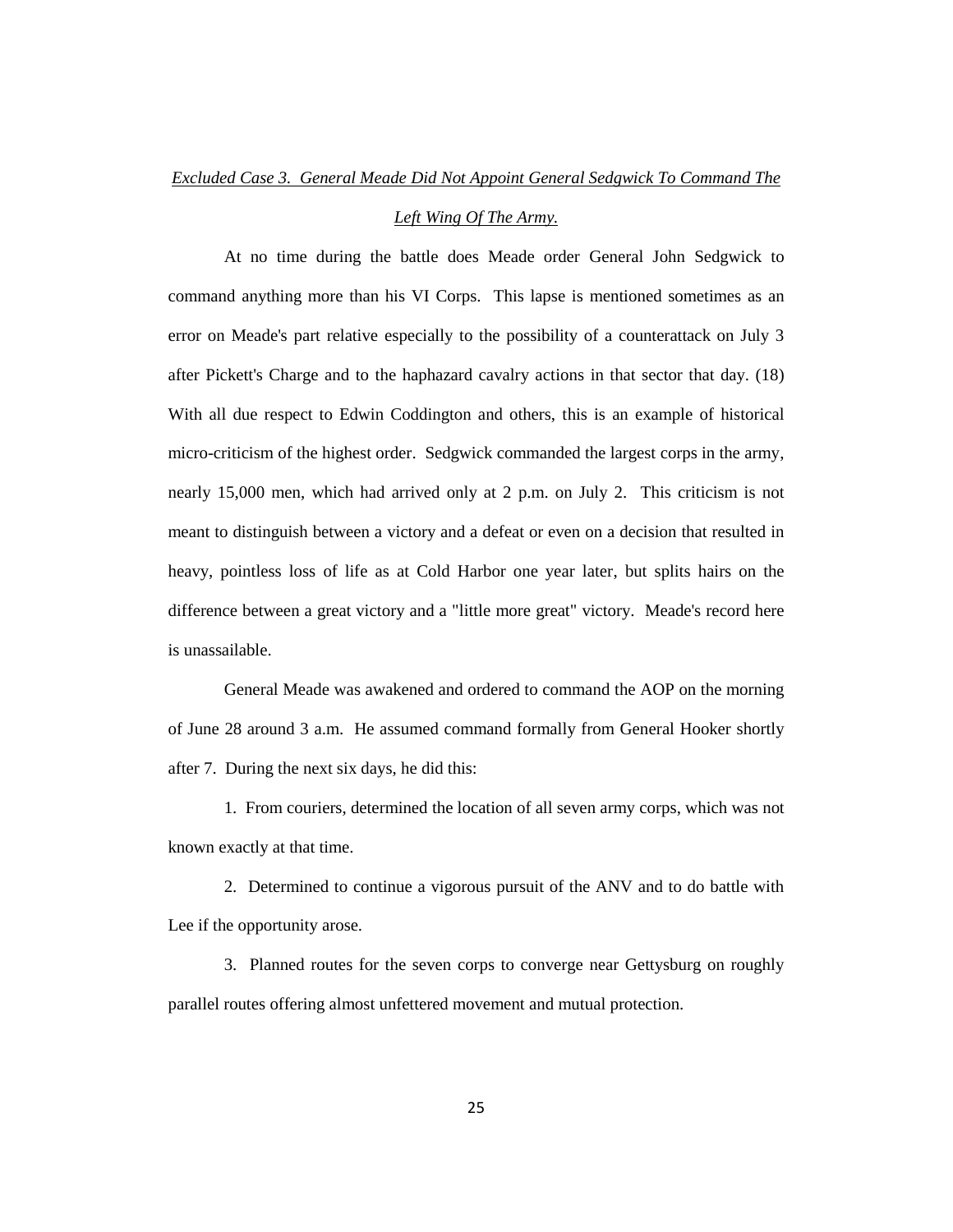4. Promoted three promising cavalry captains four grades to general: Farnsworth, Merritt, and Custer. The latter would figure prominently in the cavalry battle on July 3.

5. Planned for a fallback position, the Pipe Creek line, a reasonable precaution. He was still aware after all that he was facing Robert E. Lee.

6. Ordered Pleasanton to order cavalry into Gettysburg.

7. When he heard that Reynolds was killed, quickly ordered Hancock to take command of the field. On July 2, he ordered Hancock to command III Corps in addition to his own II Corps and to use any units required to stop Longstreet's attack.

8. Ordered Hunt to see to the artillery. There is no record of Meade looking over Hunt's shoulders anytime during the battle.

9. Listened to his trusted subordinates: Hancock determining the suitability of the ground and his generals voting to stay and fight.

10. Commanded vigorously on July 2 up and down Cemetery Hill finding reinforcements and sending them to Hancock.

11. Judged correctly where Lee would strike on July 3 and repelled decisively Pickett's Charge.

12. Decided *not to attack* Seminary Ridge after Pickett's Charge, determining correctly that it was folly to attack across the same field over which he had repelled the Confederates. (Lee made a similar decision to not attack the defeated Federals in Fredericksburg on the same side of the river mainly because of the strength of his position and the appearance of over 100 cannon of General Hunt's artillery facing his advance from across the Rappahannock River. For this similar decision Lee receives no criticism.)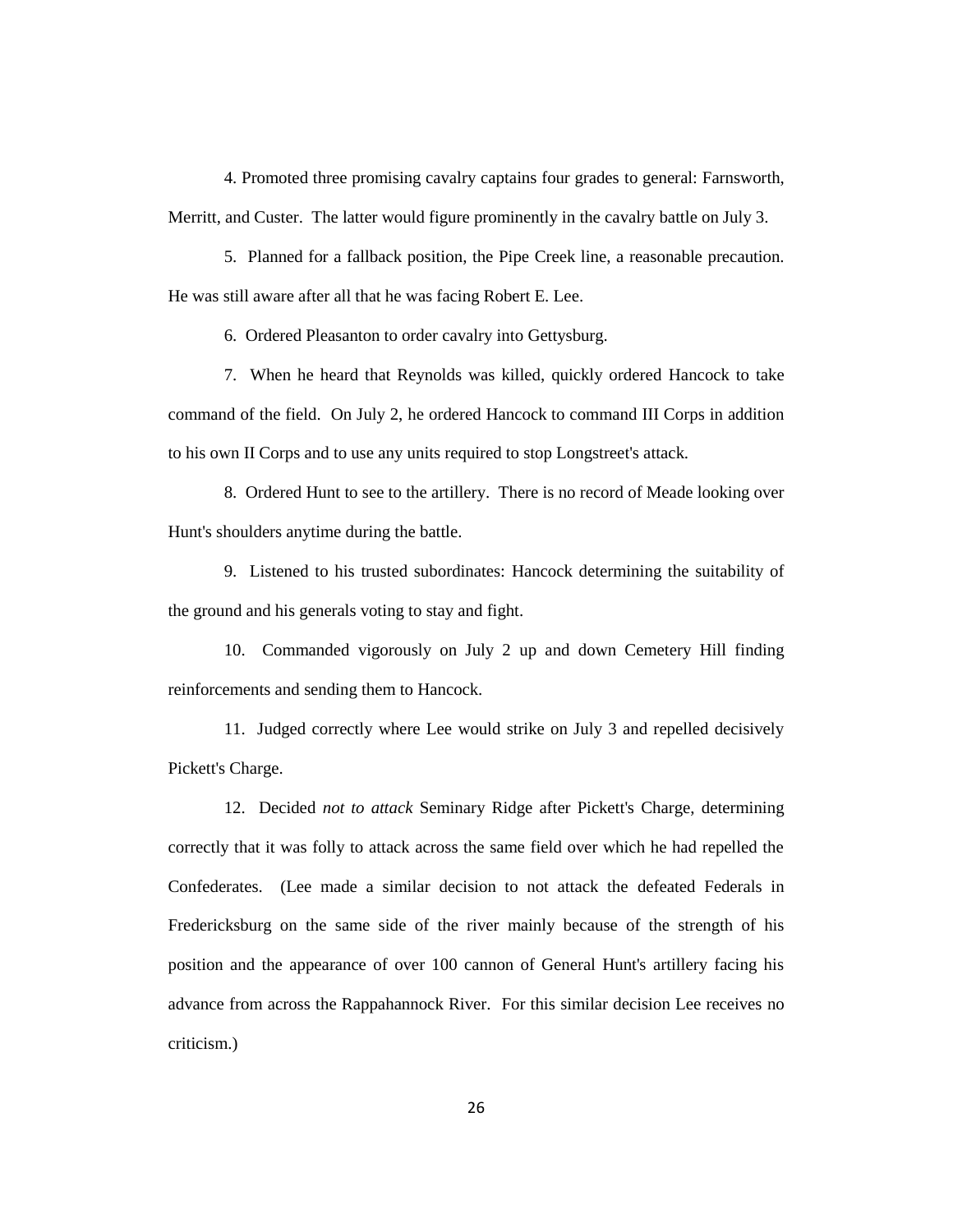*Result:* In his first six days of command, General Meade made a series of quick, definitive, and major decisions that were right on the mark. Remembering that Meade won the battle decisively, the omission of a special assignment for Sedgwick seems to not have affected the outcome of the battle significantly. It is understandable that President Lincoln, given his history with previous AOP commanders, was disappointed in the seeming lack of vigor of the pursuit; however, that lack of vigor is based on casualties, disorganization, and logistical considerations. The hesitation in the pursuit was not based on whether Meade chose or did not choose anyone for special assignment. Lincoln's disappointment should not migrate to "historical disappointment" over the extended result of the battle. There is no need to over-analyze Meade's performance until something is found. Given Meade's accomplishment in his first week of command, the criticism over this case seems unwarranted.

#### SUMMARY AND CONCLUSION

Two excellent armies fought the Battle of Gettysburg. Each had moments of competence, error, calamity, and luck. It is tempting to highlight the errors, calamities, and luck of the losing side in any contest to explain it away. This battle stands as perhaps the best example of this technique by the persistent question of why the South lost the battle, the answer to which is a long list of lamentations that have survived 150 years. This approach of course downplays the opposite question of why the North won and ascribes the well-earned victory to a default status based on the long list of Confederate adversities, i.e., the assumption that the North simply could not help but win.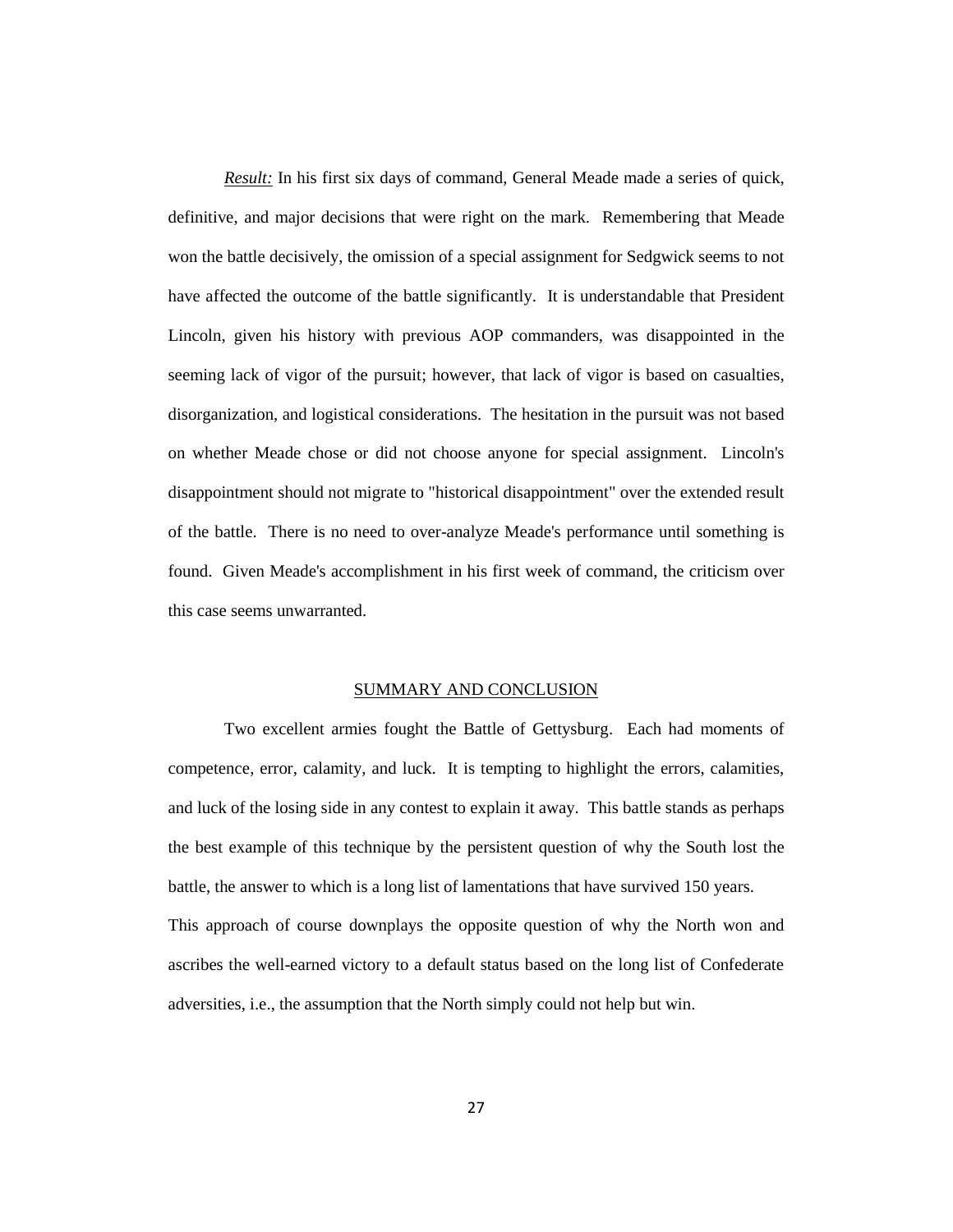This paper took a limited approach to rebut this postulate by offering a collection of Union adversities from the battle to show that the AOP's performance was not as untarnished as the "Lucky North" position contends. In fact, all of the Union adversities listed herein have appeared in numerous histories of the battle; they have just never been listed together in opposition to the corresponding Southern list. History shows that the North recovered from all its adversities to prevail. This paper offers alternative Union solutions to those adverse situations to show that the recorded solutions were not the result of mere luck and that if the generals had chosen to meet them in other ways, they offered at minimum the same chance for success.

In addition, it proposes three situations sometimes listed as Union errors that might not really be so. These are mostly what played out after other events and show that sometimes Occam's Razor holds, i.e., the simpler solution is the better one: not every setback results from an error, after all.

In summary, both armies experienced adversities. One can attribute the victory to Southern bad luck, but this is the easy way out. It more likely that by Gettysburg, the Federal Army and its leadership had matured to where it was better prepared than ever to meet the tactical situation and to capitalize on Confederate mistakes. Referring to the continual appearance of Union officers who appear in the battle doing just the right thing, Fletcher Pratt wrote (Italics added): "The stars in their courses fought against the Confederacy, right on through Pickett's charge that would have gone through any line not held by Hancock. *Such a chapter of coincidence is impossible; when accident is repeated a dozen times the accidental explanation will not serve and we must look further*." (19)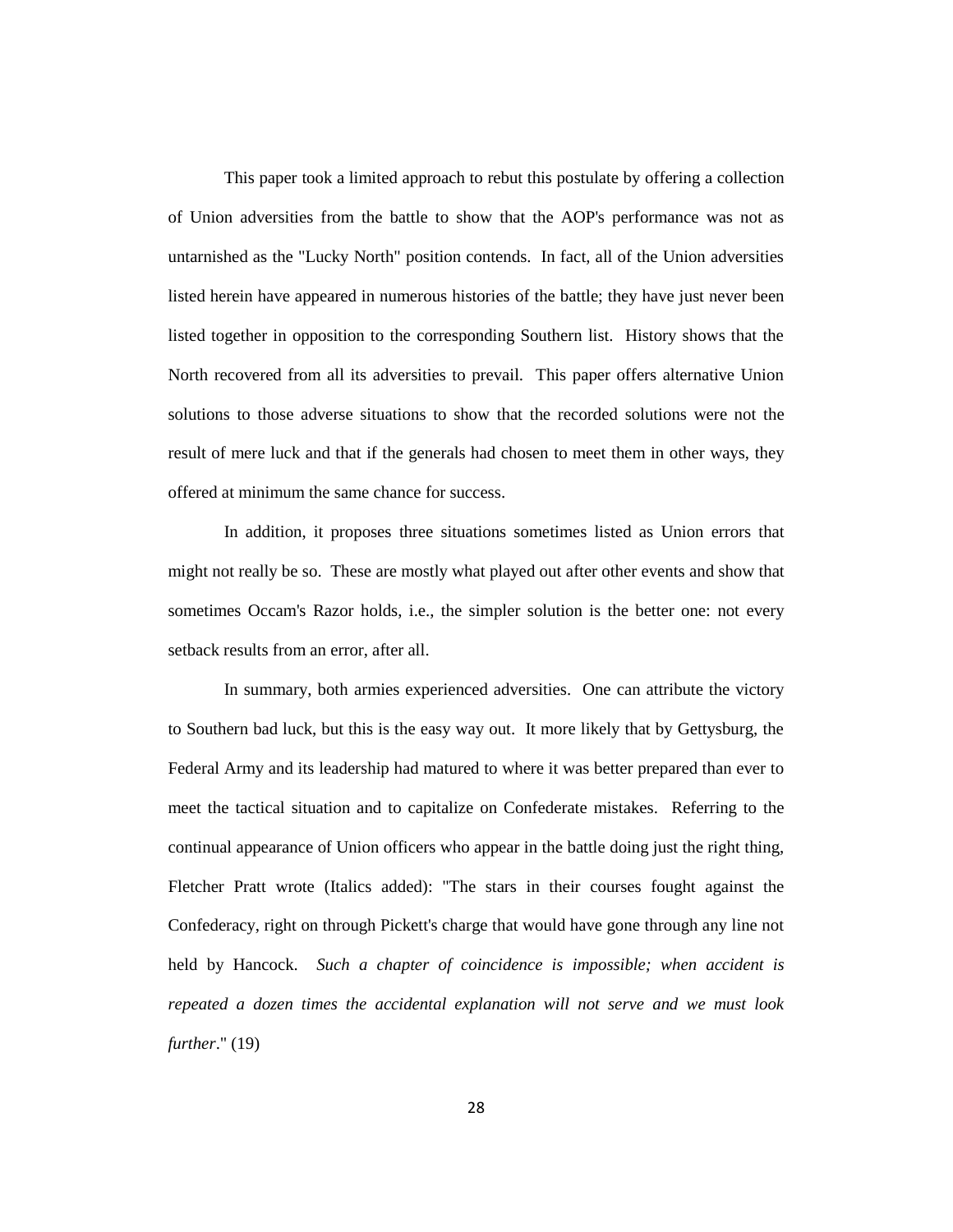This paper has looked further and the victory was no accident. George Pickett was forthright when he said he thought that the Yankees had something to do with it.

# REFERENCES

Most of the historical information in this paper is of a general nature and can be found in most works on the subject; therefore, no footnotes are provided for these data. Footnotes do appear for quotes and for the more obscure items herein.

1 Coddington, Edwin B., *The Gettysburg Campaign: A Study in Command,* New York: Charles Scribner's Sons, 1968, p. 445.

2 Scott Bowden and Bill Ward, *Last Chance for Victory: Robert E. Lee and the* 

*Gettysburg Campaign* (Cambridge, Massachusetts: Da Capo Press, Perseus Groups

Books, 2001), pp. 499-525.

3 Coddington, *op. cit*., p. 122

4 *Ibid*., p. 267.

5 *Ibid*., pp. 286-97.

6 *Ibid*., p. 277.

7 *Ibid*., pp. 310-315.

8 Longacre, Edward G., The Cavalry at Gettysburg, Lincoln, Nebraska: The University of Nebraska Press, 1993, pp. 204-5.

9 *Ibid*., p. 205-6.

10 Coddington, *op. cit*., pp. 351-3.

11 Longacre, *op. cit*., 206.

12 Coddington, *op. cit*., p. 445.